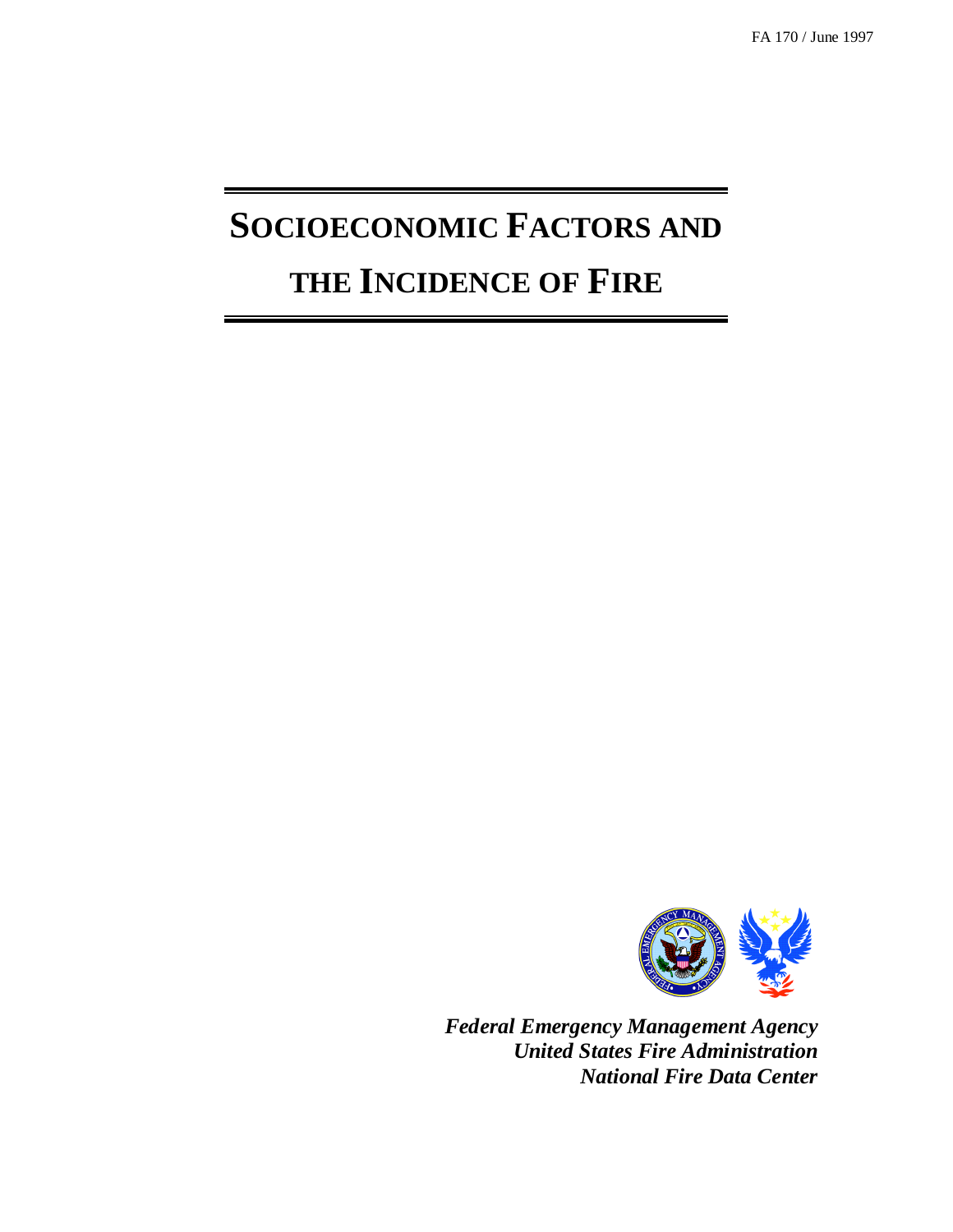# **SOCIOECONOMIC FACTORS AND THE INCIDENCE OF FIRE**

June, 1997

*Federal Emergency Management Agency United States Fire Administration National Fire Data Center*

FA 170 / June 1997

This publication was produced under contract EMW-95-C-4717 by TriData Corporation for the United States Fire Administration, Federal Emergency Management Agency. Any information, findings, conclusions, or recommendations expressed in this publication do not necessarily reflect the views of the Federal Emergency Management Agency or the United States Fire administration.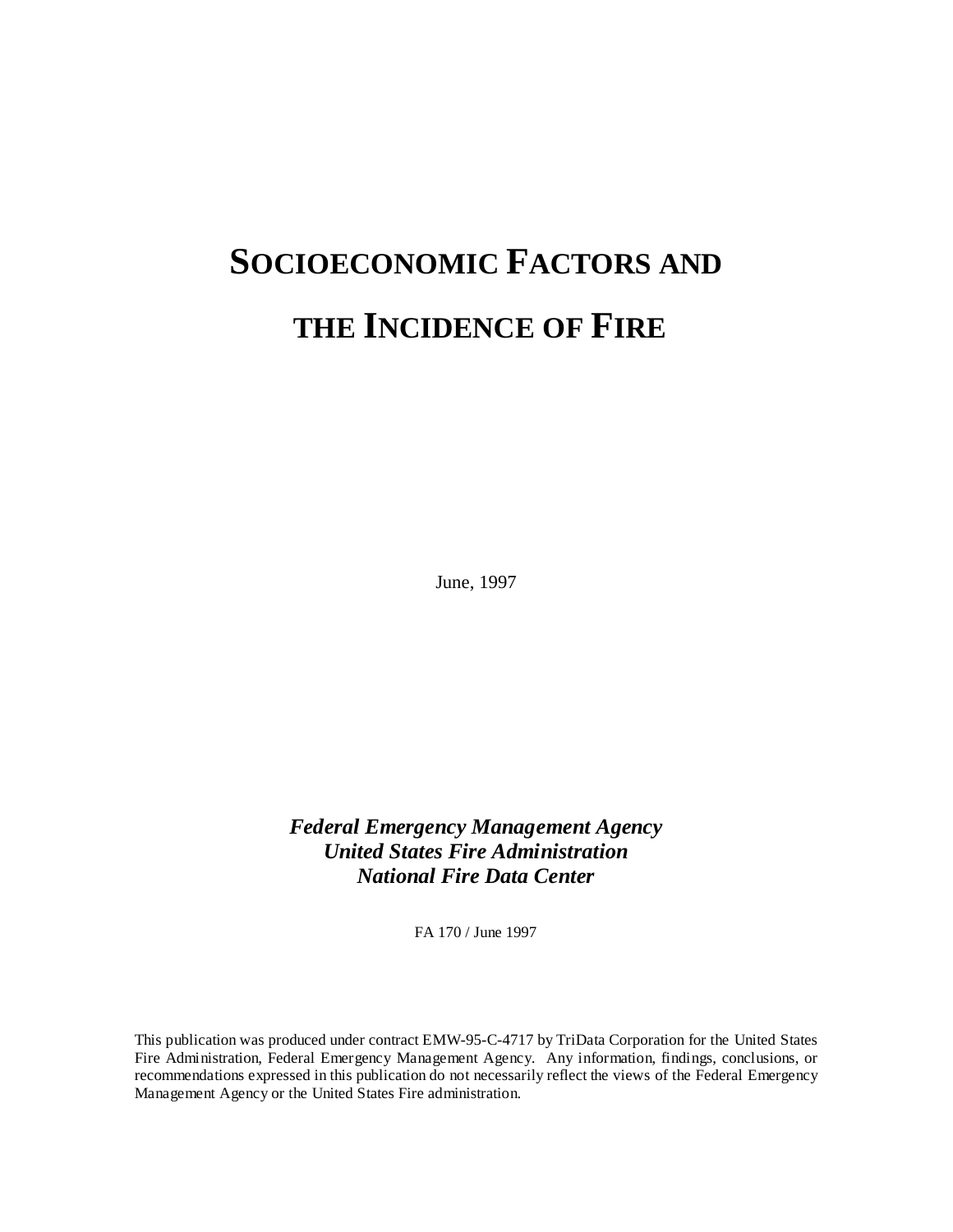# **TABLE OF CONTENTS**

|                                                       |                                                           | $\mathbf{1}$                   |  |
|-------------------------------------------------------|-----------------------------------------------------------|--------------------------------|--|
|                                                       |                                                           | $\mathbf{1}$<br>$\overline{2}$ |  |
| Part I.                                               | <b>Socioeconomic Indicators of Increased Fires Rates </b> | $\overline{2}$                 |  |
| Part II.                                              | How Income Level Affects Fire Risk in Urban Areas         | 10                             |  |
|                                                       |                                                           | 10                             |  |
|                                                       |                                                           |                                |  |
|                                                       |                                                           |                                |  |
|                                                       |                                                           |                                |  |
|                                                       |                                                           |                                |  |
|                                                       |                                                           |                                |  |
|                                                       |                                                           |                                |  |
|                                                       |                                                           |                                |  |
|                                                       |                                                           |                                |  |
| Single Parent Households and the Presence of Children |                                                           |                                |  |
|                                                       |                                                           |                                |  |
|                                                       |                                                           |                                |  |
|                                                       |                                                           |                                |  |
|                                                       |                                                           |                                |  |
|                                                       |                                                           | 23                             |  |
|                                                       |                                                           |                                |  |
|                                                       |                                                           | 24                             |  |
| Part III.                                             |                                                           | 24                             |  |
| Part IV.                                              | Why Study Socioeconomic Factors of Fire Risk?             | 25                             |  |
| Part V.                                               |                                                           | 26                             |  |
|                                                       |                                                           |                                |  |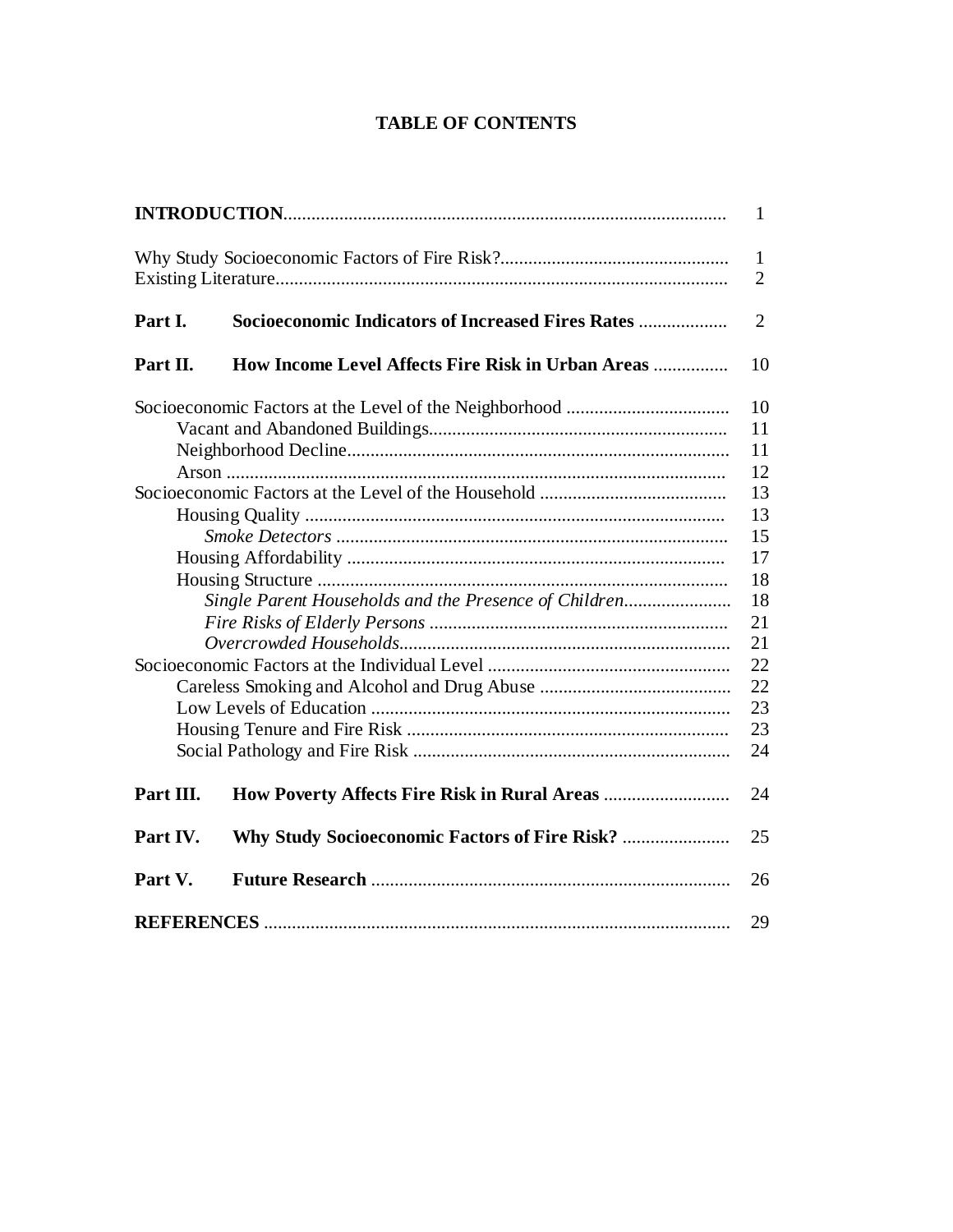## **SOCIOECONOMIC FACTORS AND THE INCIDENCE OF FIRE**

### **INTRODUCTION**

Over the past 100 years, the risk of fire in America's homes has decreased dramatically. Myriad changes have helped make us safer, including the adoption and enforcement of building codes, changes in the way we heat our homes and cook food, and widespread use of smoke detectors. Still, each year in the U.S. there are over 400,000 fires in residential structures, and these fire kill and injure many people. Between 1983 and 1990, an average of 74 percent of all fire deaths occurred in residential fires, as did an average of 66 percent of all fire injuries.<sup>1</sup> However, research indicates that the risk of a fire in the home is not the same for everyone. Climate, building stock characteristics, and human factors importantly influence fire rates. This working paper concentrates on the last two categories, building stock characteristics and human factors. The intent is to identify socioeconomic factors that influence the complex and varied relationships between buildings, humans, and the occurrence of residential fires.

#### **Why Study Socioeconomic Factors of Fire Risk?**

Why is it necessary to study socioeconomic factors related to increased fire risk? The most important reason is that socioeconomic factors are among the best known predictors of fire rates at the neighborhood level. While structural factors of buildings have an effect on the incidence of fire, of equal or greater importance today is how humans use and maintain those buildings. Year after year, the primary causes of residential structure fires include cooking, heating, incendiary or suspicious causes, smoking, and other causes directly related to human activities. Together these causes accounted for over 66 percent of all residential fires in 1994. $<sup>2</sup>$ </sup>

<sup>&</sup>lt;sup>1</sup> United States Fire Administration. *Fire in the United States, 1983 - 1990*. Washington, D.C.: Federal Emergency Management Agency, United States Fire Administration, 1990, p. 33 and pp. 51-52.

<sup>&</sup>lt;sup>2</sup> National Fire Incident Reporting System database.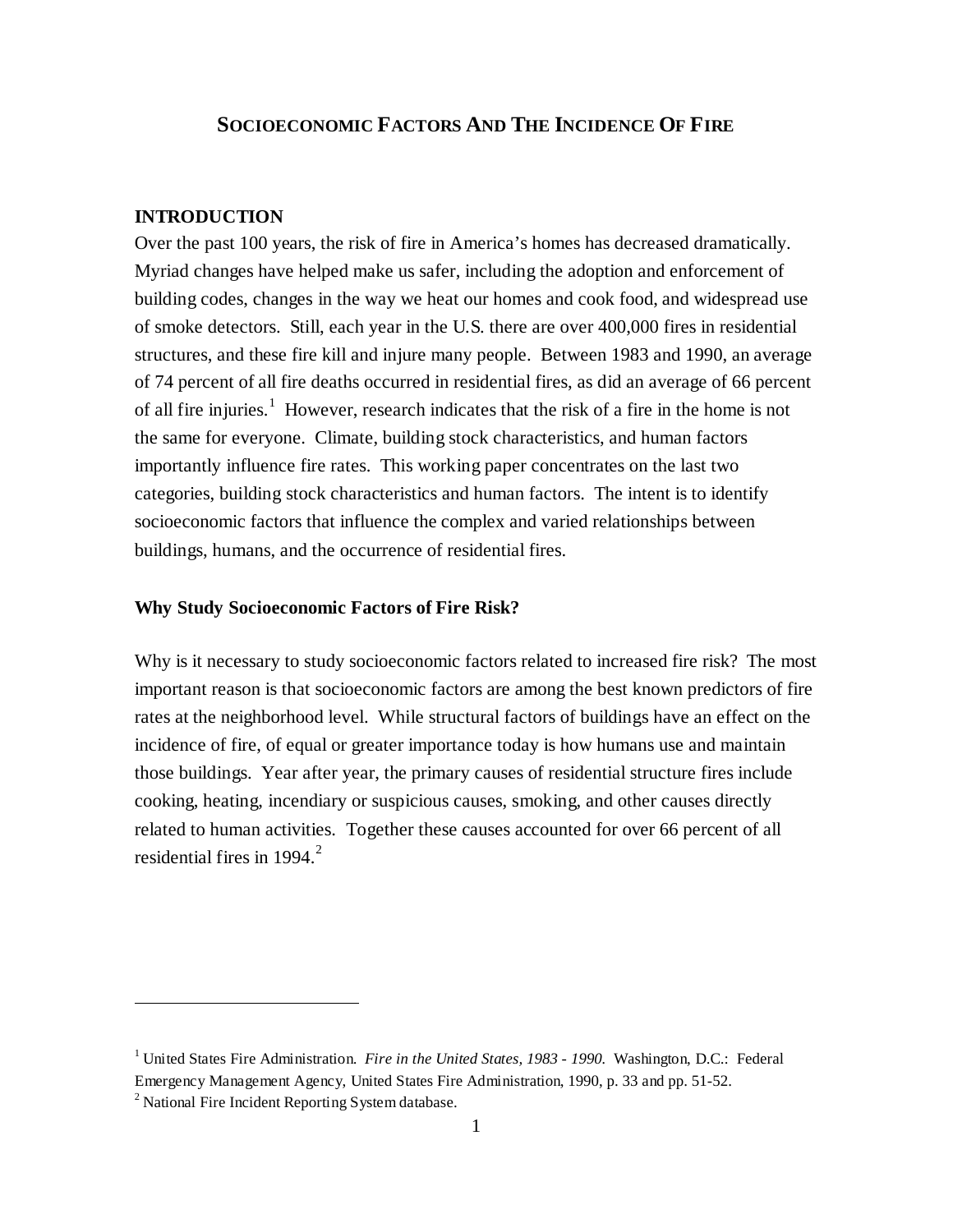To explore how socioeconomic factors are related to fire rates, this paper is divided into five sections. The first section presents findings from research aimed at identifying the socioeconomic characteristics most closely related to increased fire rates. In the second section, the nature of the relationships between socioeconomic factors and differential fire rates is explored. The third section briefly addresses fire risks in rural locations, while the fourth and fifth sections review the importance of studying socioeconomic factors and suggest topics for future research, respectively. A comprehensive review of all the literature on this subject is beyond the scope of this working paper, but a supplementary bibliography is included to assist other researchers.

#### **Existing Literature**

Most of the seminal studies relating socioeconomic characteristics to fire rates were conducted and published in the late 1970s. Since that time, the limited amount of research that has been conducted is contained mostly in unpublished doctoral dissertations and master's theses, restricting its availability to other researchers and policy makers. While the studies published in the late 1970s greatly advanced our understanding of the socioeconomic characteristics most closely associated with increased fire risk, contemporary published research is necessary to verify the continued relevance of these relationships. Similarly, population shifts have changed the very communities researchers investigated, suggesting that older studies need to be replicated to ascertain the effects of these changes. Regardless of these shortcomings, the existing literature points to specific socioeconomic characteristics that should be considered in the design of future research studies. The section below cites specific studies identifying those socioeconomic characteristics most commonly linked to higher fire rates.

# **Part I. Socioeconomic Indicators of Increased Fire Rates**

Virtually every study of socioeconomic characteristics has shown that lower levels of income are either directly or indirectly tied to an increased risk of fire. An early study attempting to quantify this relationship was published by Schaenman, Hall, Schainblatt, Swartz, and Karter in 1977. This work had several important findings. The first was that inter-city comparisons of fire rates were not useful. The authors found that significant variations in fire rates in given cities from year to year made it untenable to use socioeconomic variables to explain variations in fire rates across cities. For this reason, Schaenman et al. refocused their efforts on studying intra-city variations in fire rates,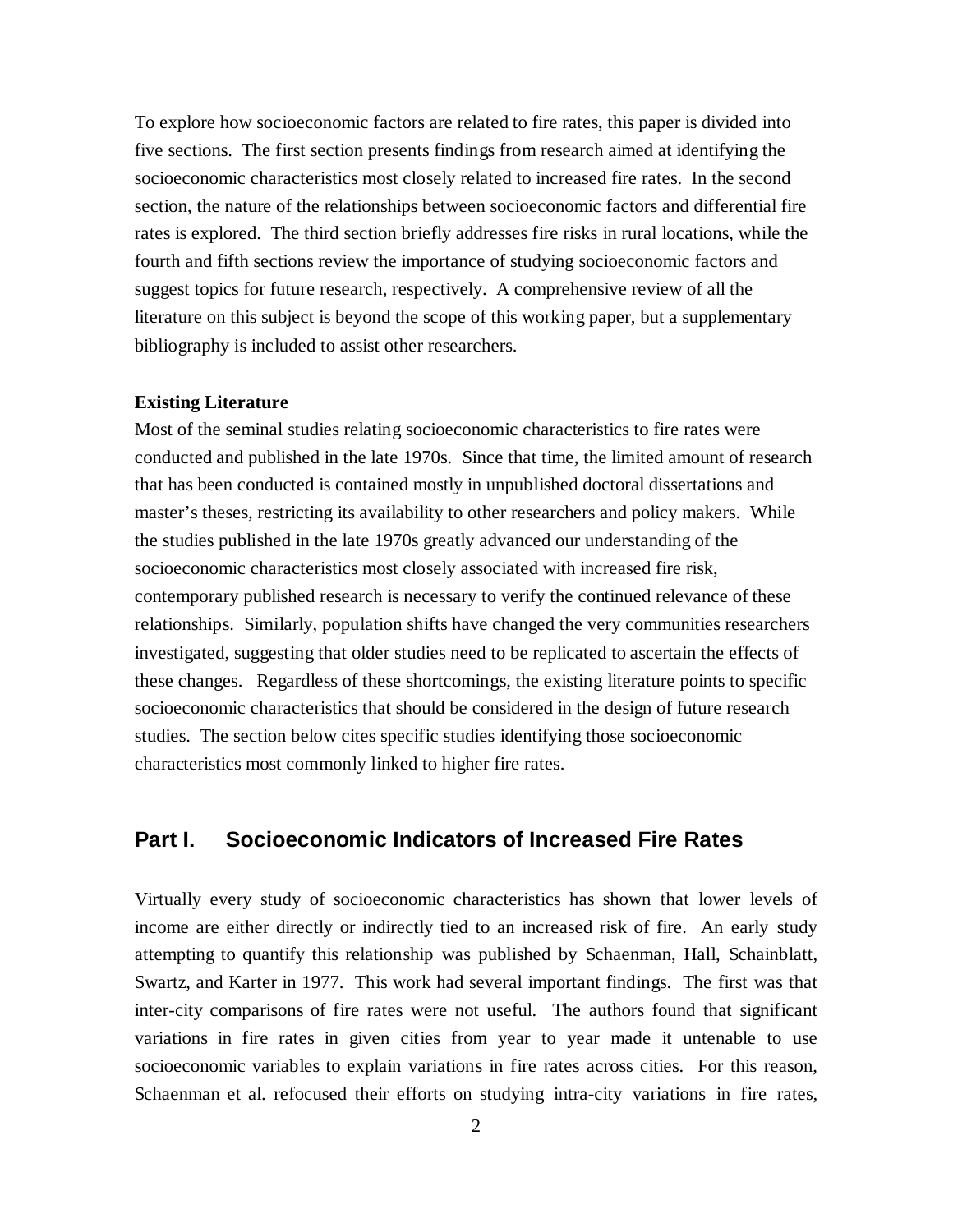using census tracts as their unit of analysis. They investigated six separate sets of census data. These included data for four cities (Charlotte, NC, St. Petersburg, FL, San Diego, CA, and Seattle, WA), one county (Fairfax County, VA), and a combination set with data from three of the cities and Fairfax County. The authors found that three variables were most effective in explaining variations in fire rates. These were *parental presence,* or the percentage of children under the age of 18 living with both parents; *poverty,* defined as the percentage of persons whose incomes fell below the poverty line; and *under-education,* or the percentage of persons over the age of 25 who had fewer than eight years of schooling. Each of these variables tested alone explained an average of over 39 percent of the variation in fire rates between census tracts for each of the cities, for Fairfax County, and for the combination data set.<sup>3</sup>

While these three variables were important in explaining variation in fire rates, seven other variables explained some of the variation, but not as much. These were *good education,* or the percent of persons over the age of 25 who had at least a high school education; *race,* or percentage black; *home ownership,* or percentage of year-round housing units that were owner-occupied; *adequate income,* or the percentage of families with annual incomes greater than \$15,000; *housing crowdedness,* or the percentage of year-round housing units with more than one persons per room; and two interaction variables, one for education and race and one for race and poverty. Each of these variables accounted for at least 20 percent of the variation in fire rates between census tracts in each of the six data sets.<sup>4</sup>

Two other variables explained some of the variation in fire rates in only some of the tests. *Housing vacancy*, or the percentage of year-round dwelling units that were vacant, was a moderately strong predictor for Seattle, St. Petersburg, and the combination data set. The *age of housing structures,* or the percentage of housing units in structures that were constructed prior to 1940, explained a moderate amount of fire rate variation in Fairfax County and St. Petersburg only.<sup>5</sup> This variation from city to city in the explanatory power of different socioeconomic variables demonstrates the sensitivity of these sorts of analyses to local conditions. It also reminds readers to be particularly cautious in interpreting data

<sup>3</sup> Philip Schaenman, John R. Hall, Jr., Alfred H. Schainblatt, Joseph A. Swartz, and Michael J. Karter*. Procedures for Improving the Measurement of Local Fire Protection Effectiveness.* Boston: National Fire Protection Association, 1977, p. 54 and pp. 57-58.

<sup>4</sup> Schaenman, et al., 1977, pp. 57-59.

<sup>5</sup> Schaenman, et al., 1977, p. 59.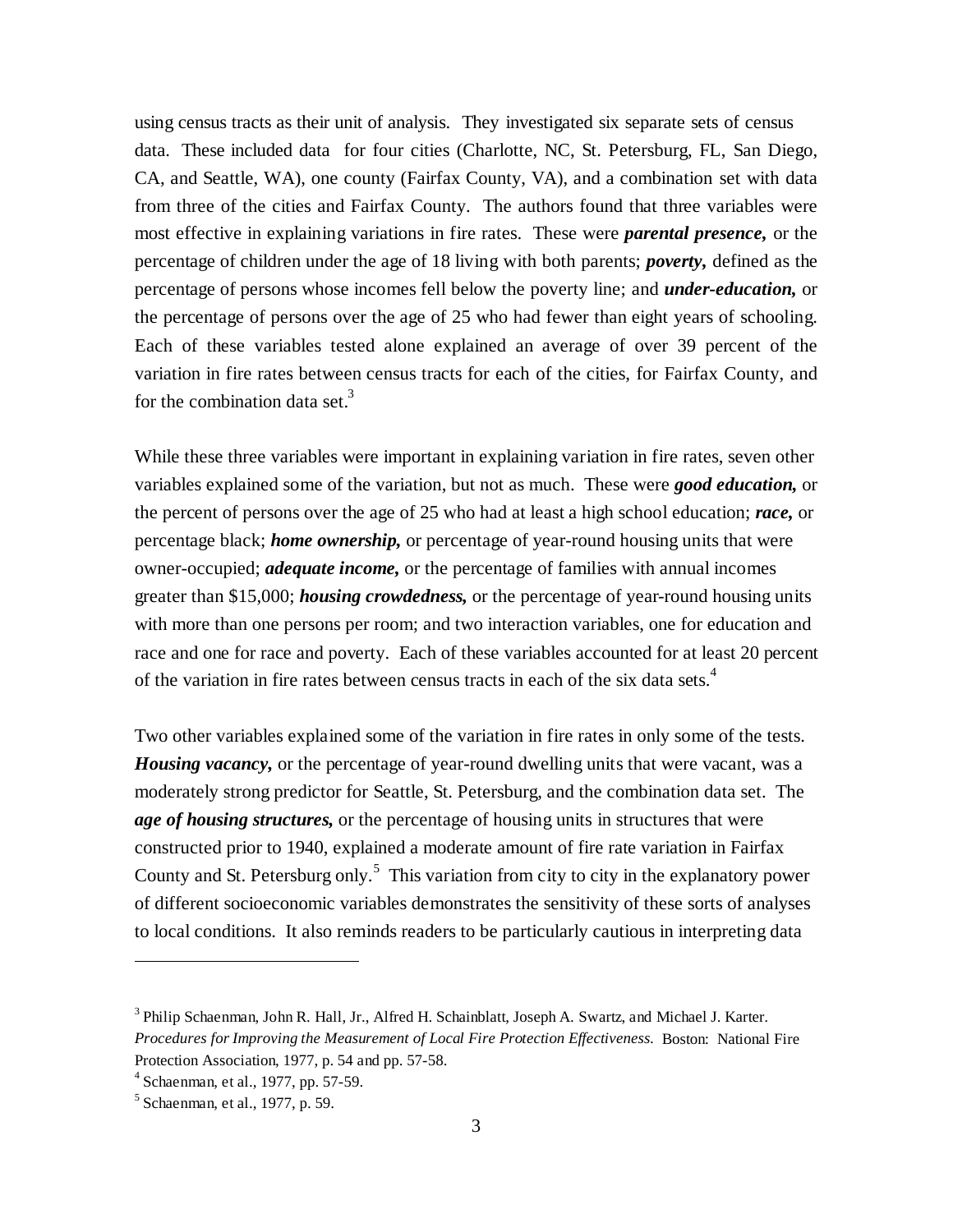from studies that use socioeconomic variables to explain variations in city-wide fire rates. Wide variations in socioeconomic indicators and fire rates at the census tract level are obscured by city-level analyses, with the result that city-level studies are difficult to interpret and comparisons between different cities can be made only with caution.

Schaenman et al. found that four other variables did not appear to be related to variations in fire rates. These were the percent of *housing in one-unit structures; unemployment,* or the percentage of the male labor force over the age of 16 who was unemployed; *elderly,* or the percentage of the population over the age of 65; and *long-time residency,* or the percentage of persons over the age of 5 who had lived in the same housing unit since at least  $1965$ <sup>6</sup>

Of the variables that explained a lot or some of the variation in fire rates among census tracts within cities, *parental presence, good education, adequate income*, and *home ownership* were negatively correlated with fire rates. That is, as values of these variables increased, such as income, the fire rate decreased. All the other variables, including housing vacancy and age of housing, were positively correlated with fire rates--as the percent of impoverished persons in a census tract increased, for example, so did fire rates.

Schaenman et al. noted that most of the key predictor socioeconomic variables were interrelated, so the relative ranking of variables based on their ability to affect fire rates should be considered tentative.<sup>7</sup> For example, census tracts with low median incomes also tended to have a higher proportion of residents with low levels of education, and both of these factors are related to higher fire rates. The close relationship between the independent variables, such as income and education, made it difficult to determine which single independent variable accounted for the highest proportion of the difference in fire rates among the census tracts.

<sup>6</sup> Schaenman, et al., 1977, p. 59.

 $<sup>7</sup>$  Schaenman, et al., 1977, p. 59.</sup>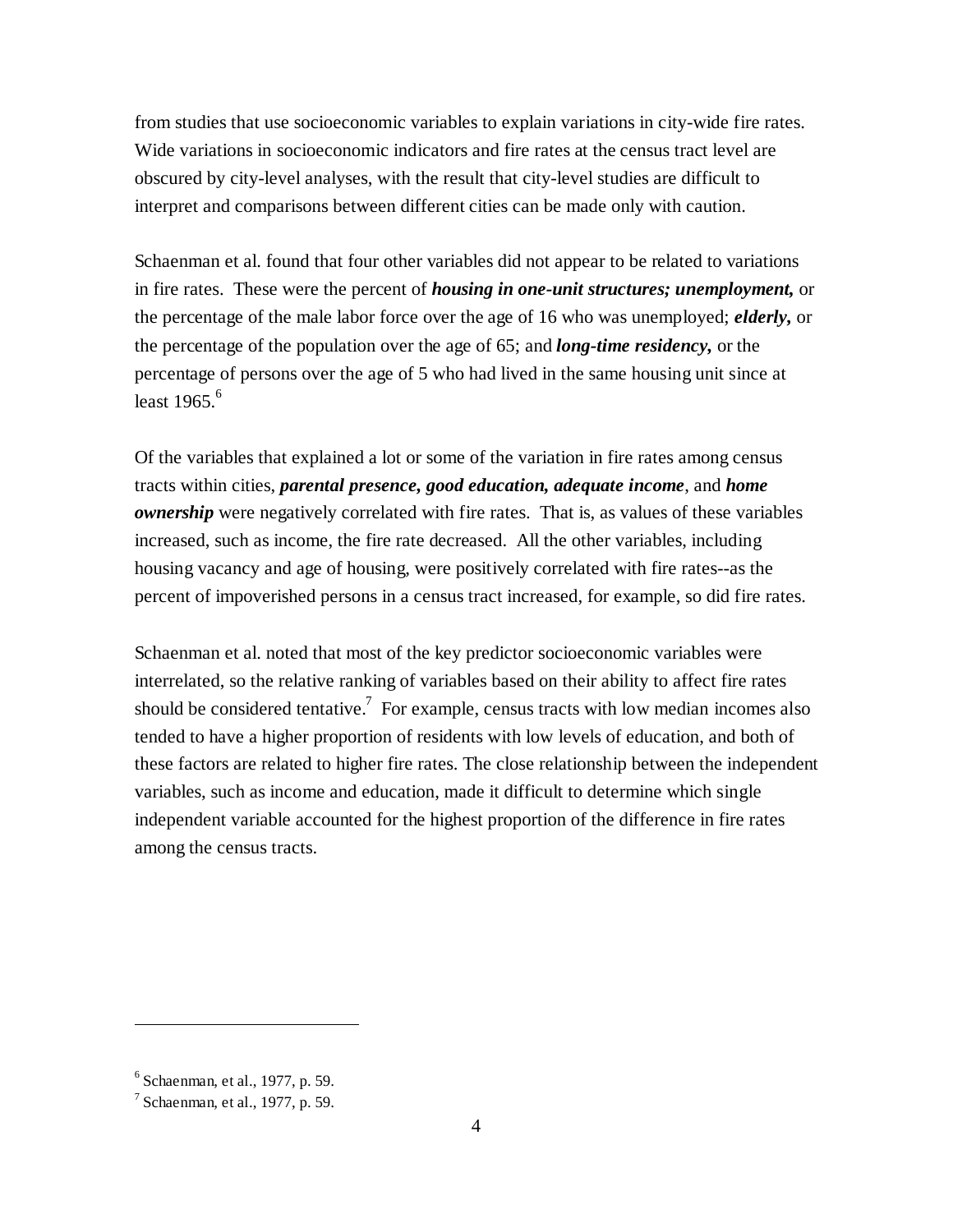Another study of intra-city variations in fire rates was published in 1978 by Karter and Donner. For five cities, they presented data on the socioeconomic characteristic and the building characteristic they found to be most highly related to increased fire rates. After identifying the relevant characteristics, they used them to divide census tracts within each city into "low fire risk" and "high fire risk" categories and then calculated mean fire rates for each group. The difference in these average fire rates represented the increased fire risk for the group of high risk census tracts. The results for the five cities are summarized in Table  $1<sup>8</sup>$ 

| <b>City</b>     | Socioeconomic<br><b>Characteristic</b> | <b>Difference in Mean Fire</b><br>Rate                                                           | <b>Building</b><br><b>Characteristic</b> | <b>Difference in Mean Fire</b><br>Rate                                                               |
|-----------------|----------------------------------------|--------------------------------------------------------------------------------------------------|------------------------------------------|------------------------------------------------------------------------------------------------------|
| Syracuse, NY    | Family stability <sup>a</sup>          | Average fire rates were<br>almost 4 times as high in<br>tracts with low family<br>stability      | Crowdedness <sup>b</sup>                 | Average fire rates were<br>almost 4 times as high in<br>tracts ranked high on<br>crowding            |
| Newark, NJ      | Poverty <sup>c</sup>                   | Average fire rates were<br>almost 2 times as high in<br>tracts with high levels of<br>poverty    | Ownership <sup>d</sup>                   | Average fire rates were more<br>than 2 times as high in tracts<br>with lower home ownership<br>rates |
| Phoenix, AZ     | Poverty                                | Average fire rates were<br>almost 3 times as high in<br>tracts with high levels of<br>poverty    | Crowdedness                              | Average fire rates were more<br>than 2 times as high in tracts<br>ranked high on crowding            |
| Toledo, OH      | Poverty                                | Average fire rates were<br>more than 2 times as high<br>in tracts with high levels<br>of poverty | Ownership                                | Average fire rates were more<br>than 2 times as high in tracts<br>with lower home ownership<br>rates |
| Kansas City, MO | Family stability                       | Average fire rates were<br>almost 2 times as high in<br>tracts with low family<br>stability      | Vacancy <sup>e</sup>                     | Average fire rates were<br>almost 2 times as high in<br>tracts with high vacancy<br>rates            |

**Table 1.**<sup>9</sup>

<sup>a</sup> percentage of person who are under 18 and living with both parents (Schaenman et al. call this variable

"parental presence")

<u>.</u>

b percentage of year-round housing units with at least 1.01 persons per room

percentage of persons below the poverty level

percentage of year-round housing units that are owner-occupied

e percentage of year-round housing units that are vacant

<sup>8</sup> Michael Karter, Jr. and Allan Donner. "The Effect of Demographics on Fire Rates." *Fire Journal.* Vol.

<sup>72,</sup> no. 1 (January) 1978, p. 53.

 $<sup>9</sup>$  Karter and Donner, 1978, pp. 53-65.</sup>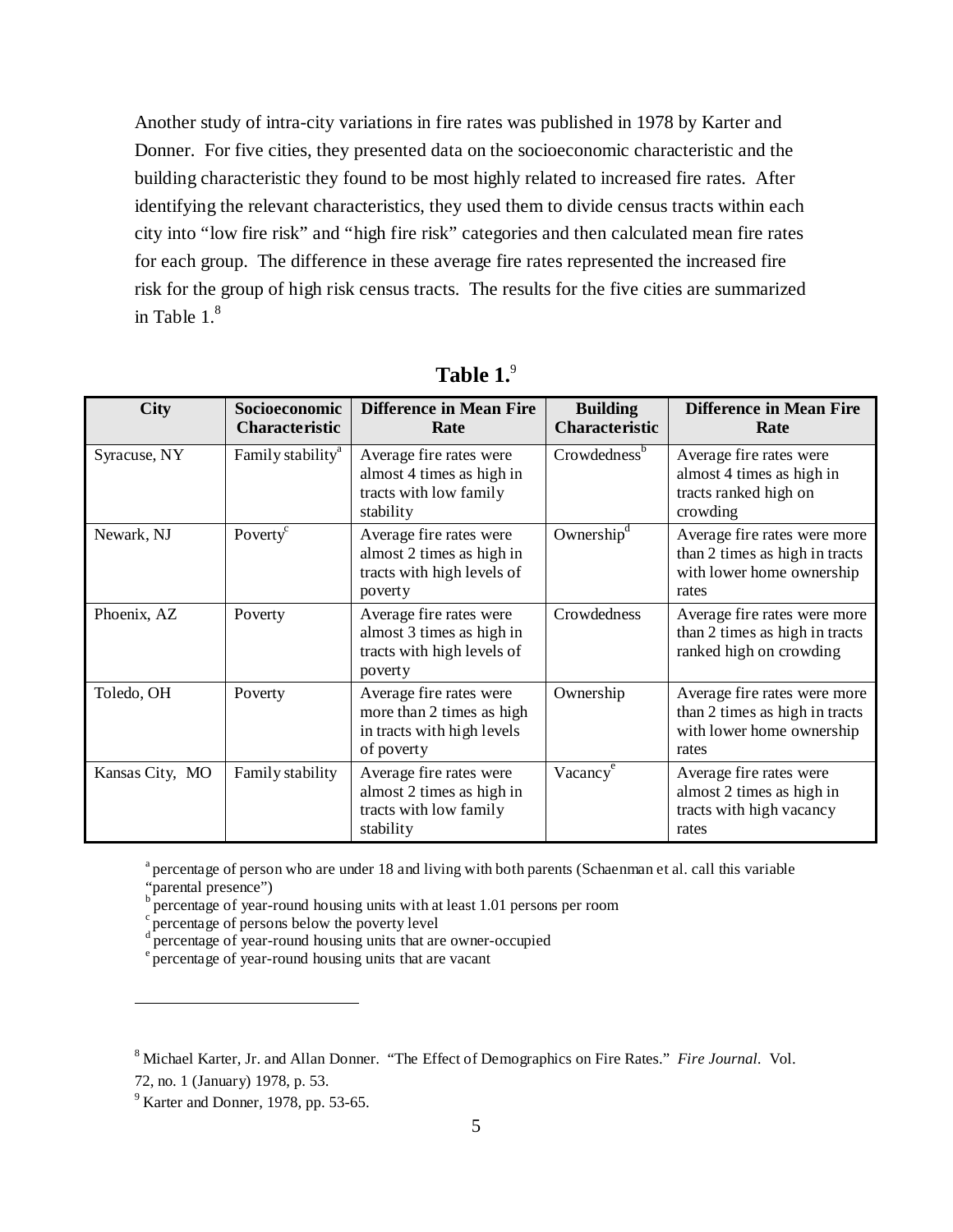As indicated in Table 1, the socioeconomic factors related to fire rates are sensitive to each city's unique conditions, and these can be traced back through the history of a city's populations and its buildings. In particular, cities are sensitive to population shifts such as the movements of large numbers of people into and out of a city. In this sense the continued movement of middle- and upper-income residents out of cities to the suburbs and the increasing isolation of the poorest residents in some inner-city neighborhoods has important effects on the socioeconomic characteristics of cities and urban housing stocks.<sup>10</sup> Though the housing stock appears to be "given" at any moment in time, the quality of any one housing unit is tied to the fortunes of those who occupy it and, particularly in the case of rental properties, continued maintenance by owners. This interplay of population and housing stocks in turn has profound implications for fire rates in different census tracts, as indicated by the studies above.

To learn more about higher fire rates in low income areas of large cities, Gunther (1981) studied fire-cause patterns in Toledo, Ohio neighborhoods. He divided Toledo's census tracks into five groups with different income and race characteristics. Using regression analysis, Gunther was able to show that there was a strong negative relationship between income and fire rates. As income rose, there was a significant drop in the fire rate, though this rate of decline slowed in the two census track groups with the highest median incomes where fire rates were low overall. Similarly there were strong negative relationships between income and four out of the seven fire causes he investigated, specifically fires with incendiary/suspicious, smoking, cooking, or children playing origins. For each of these causes regression analysis suggested that the census tract groups with lower median incomes had markedly higher fire rate. Importantly, each of these causes is generally tied directly to human actions, rather than being caused by mechanical malfunction. This suggests that public education is the tool most readily available to help reduce the occurrence of these types of fires.<sup>11</sup>

<sup>&</sup>lt;sup>10</sup> Harvard University Joint Center for Housing Studies. 1996. *Into the 21<sup>st</sup> Century: The State of the Nation's Housing.* Cambridge, MA: The Joint Center for Housing Studies, 1996, pp. 2-3.

<sup>&</sup>lt;sup>11</sup> Paul Gunther. 1981. "Fire-Cause Patterns for Different Socioeconomic Neighborhoods in Toledo, OH." *Fire Journal.* Vol. 75, no. 3 (May), pp. 54-58.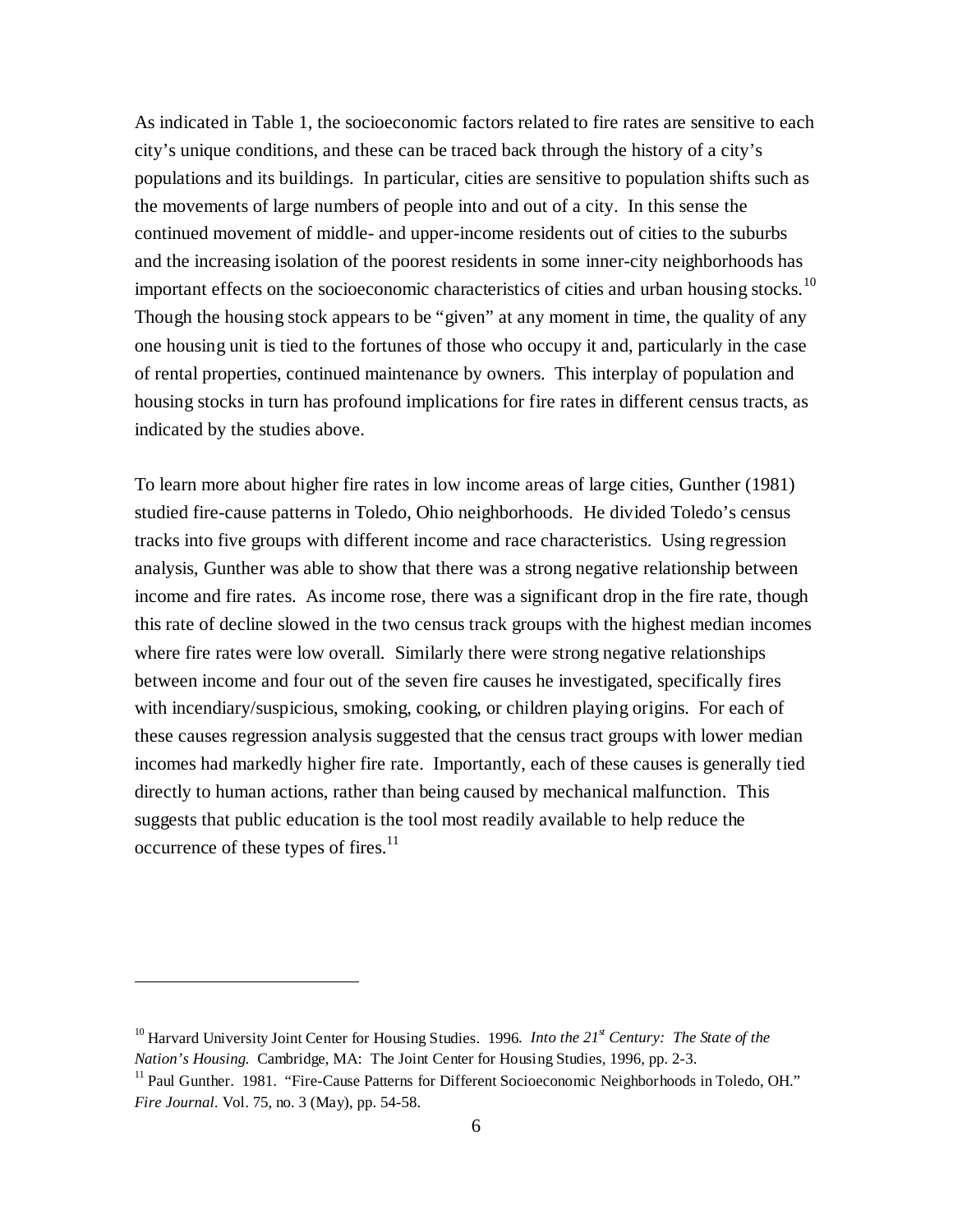The other three fire causes Gunther studied were fires caused by heating sources, electrical distribution within a housing unit, and appliances. He found that there was no strong income effect on fire rates within these categories of fire cause. In fact, there was no significant difference at all between the five income groups for appliance fires, and for heating fires, the two groups with the lowest median incomes had fire rates lower than the next highest income group. Gunther attributed this latter finding to the likelihood that a greater percentage of families living in the lowest two income groups lived in private apartments or public housing units where central heating systems were professionally installed and maintained, thus reducing the risk of fire. Electrical distribution revealed a slight but not statistically significant relationship to income.<sup>12</sup>

While the effects of income on fire rates were relatively easy to discern in the data, the effects of race were less so. Gunther found that the overall incidence of fires from all causes did not appear to be related to race after the effects of income were accounted for. For individual causes of fires, Gunther maintained that the data were less clear, but he did not provide any evidence showing a significant effect for race apart from income.<sup>13</sup>

Recent work by Jennings (1996) represents an attempt to conceptualize the complex interrelationships between environmental, structural, and human factors as they relate to fire. Greater understanding of the role played by socioeconomic factors is critical for at least two reasons. First, they have been shown, as reported above, to be powerful predictors of the incidence of fire in different types of neighborhoods. Second, Jennings claims that socioeconomic and environmental factors outweigh fire suppression factors, such as fire department resources, in determining losses from fires. These losses include both the dollar value of loss to property and the rate of injury and death among humans.<sup>14</sup>

In addition, the relative importance of socioeconomic factors for understanding residential fire risk has likely been rising in recent decades as technological changes, including broadbased installation of smoke detectors, have reduced the risk of fire for most U.S. households. Since fire risks have not declined at the same rate for all groups of people,

 $12$  Gunther, 1981, pp. 57-58.

 $13$  Gunther, 1981, pp. 56-58.

<sup>14</sup> Jennings, Charles R. *Urban Residential Fires: An Empirical Analysis of Building Stock and Socioeconomic Characteristics for Memphis, Tennessee.* Unpublished doctoral dissertation, 1996, pp. 105- 107.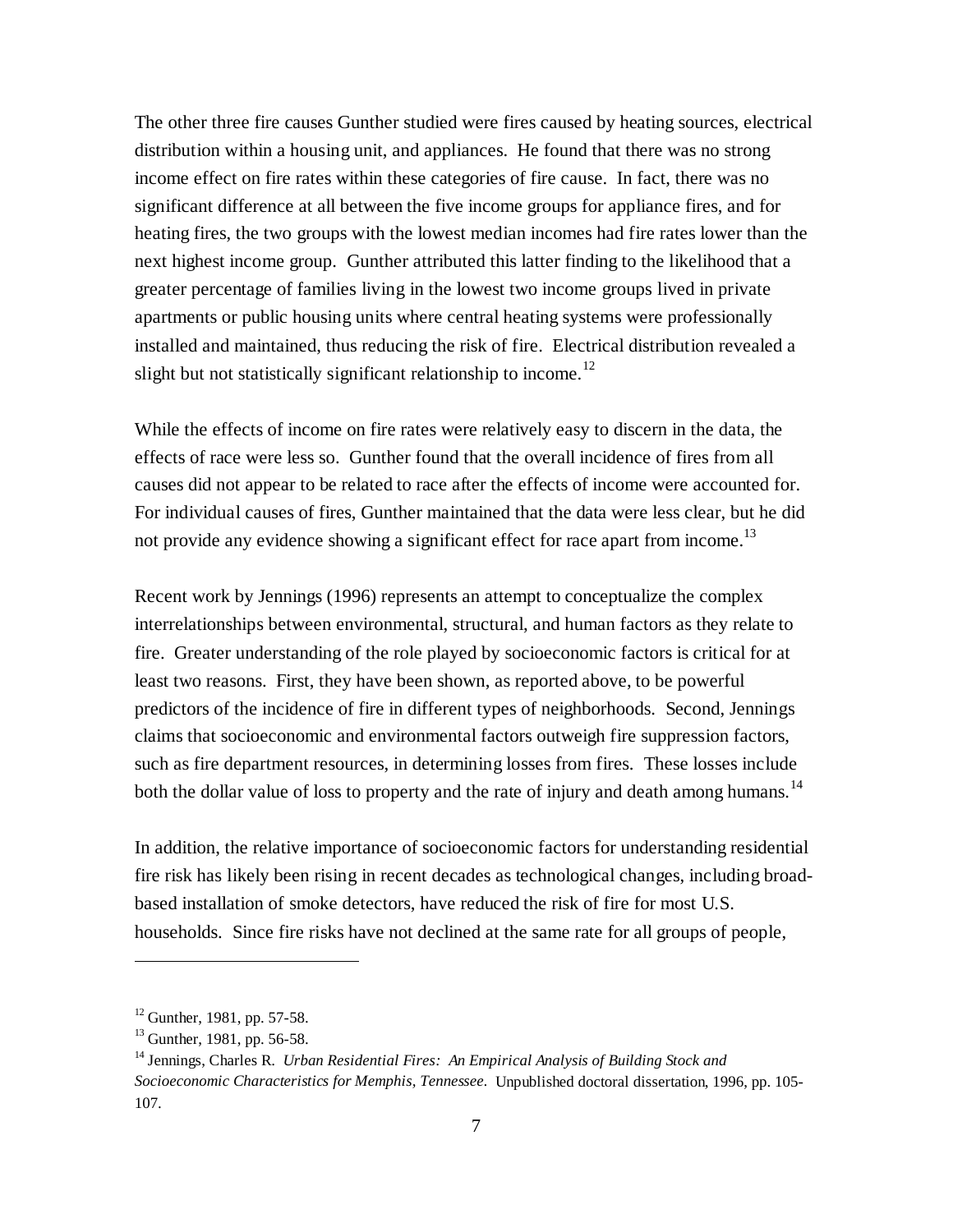socioeconomic factors are likely becoming more important for explaining relative residential fire risks.

Jennings' conceptual model of fire initiation and fire loss appears in Figure  $1<sup>15</sup>$  For fires originating indoors (Class 1 and Class 2 fires), the model depicts interactions between four socioeconomic factors: characteristics of the building stock, characteristics of the social or household system, household demographics, and household economic factors. These interactions can lead to fire ignition indirectly, with no immediate human action, or directly, through human carelessness, misuse of equipment, or intent (arson).



Figure 1. Conceptual Model of Fire Initiation and Fire Loss ©

Jennings, 1996

<u>.</u>

To test the appropriateness of this model for explaining differences in fire rates, Jennings used multiple regression analysis on fire rate data for different census tracts within the city of Memphis, Tennessee. After a review of the literature and the merits of different

<sup>15</sup> Jennings, Charles, 1996, p. 122.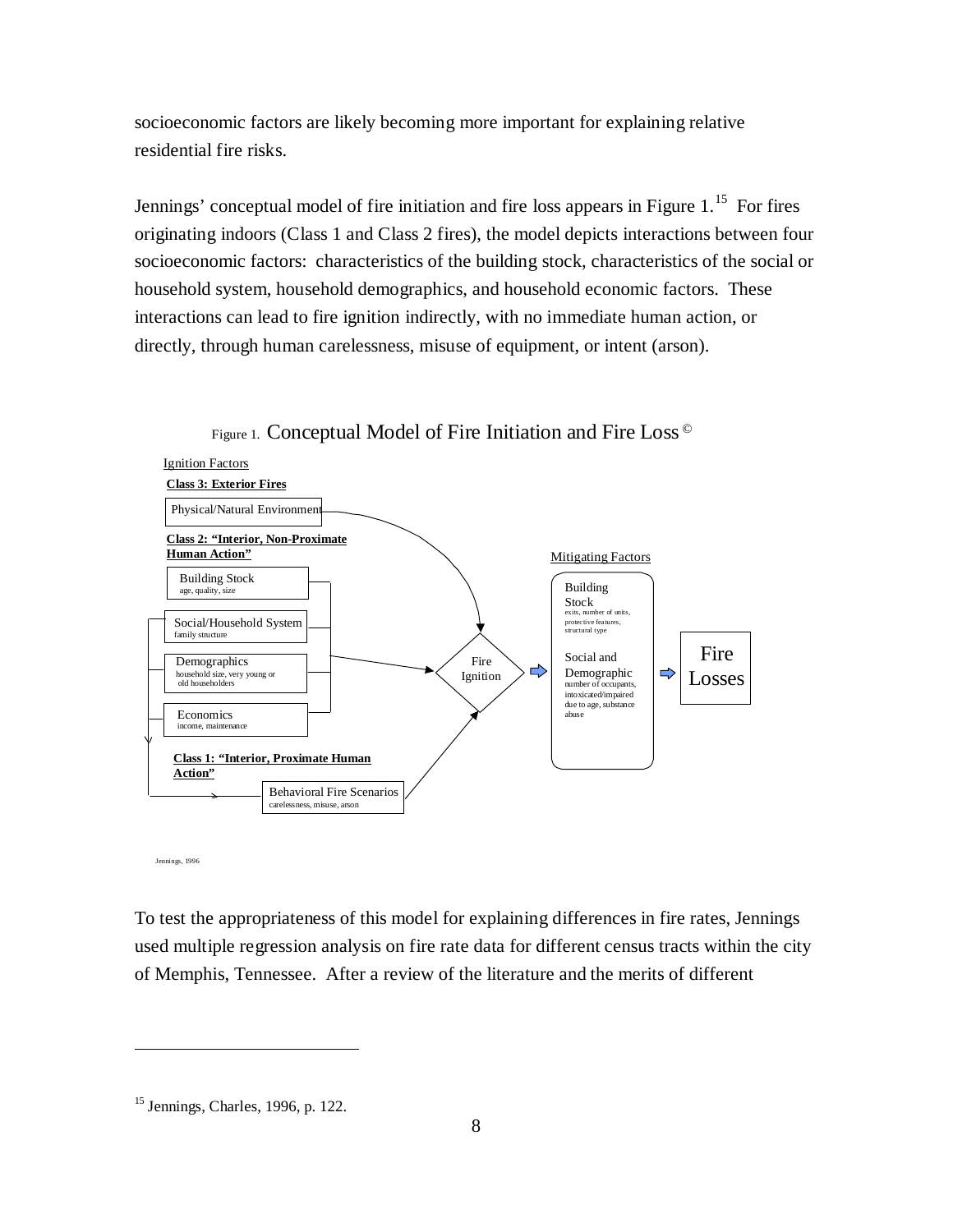variables, Jennings chose four variables to represent the socioeconomic concepts in his model:

| Concept                 | Variable                                              |
|-------------------------|-------------------------------------------------------|
| building stock          | percent of vacant dwelling units                      |
| social/household system | percent of households headed by female single parents |
| demographics            | percent of population less than 17 or older than 65   |
| economics               | median household income                               |

These variables were selected on the basis of their consistency with the conceptual model and their correlation with residential fire rates. Other variables were eliminated from the final analysis because they were highly correlated with other variables included in the model. For example, Jennings found that income and education were highly positively correlated, meaning that income rose as education levels rose, so education had to be dropped from the regression analysis.<sup>16</sup>

Multiple regression analysis revealed that each of the variables in Jennings' final model was significant and that together they accounted for 63 percent of the variation in residential fire rates across census tracts.<sup>17</sup>

Jennings' model is an important step toward developing and testing a theory of fire ignition and losses. His work extends the current research beyond the identification of variables useful in predicting fire rates for different communities or different households. This is important because, as Schaenman et al. (1977) point out, identifying predictor variables is not the same as identifying causes of higher fire rates.<sup>18</sup> For example, while the incidence of poverty has been shown to be associated with increased fire risk, poverty in and of itself does not cause fires. From Jennings' model, theories about how various socioeconomic factors and ignition factors are related to residential fire rates can be developed and tested.

<sup>16</sup> Jennings, Charles, 1996, pp. 180-181 and p. 252.

 $17$  Jennings, 1996, p. 180.

<sup>18</sup> Schaenman et al., 1977, p. 57.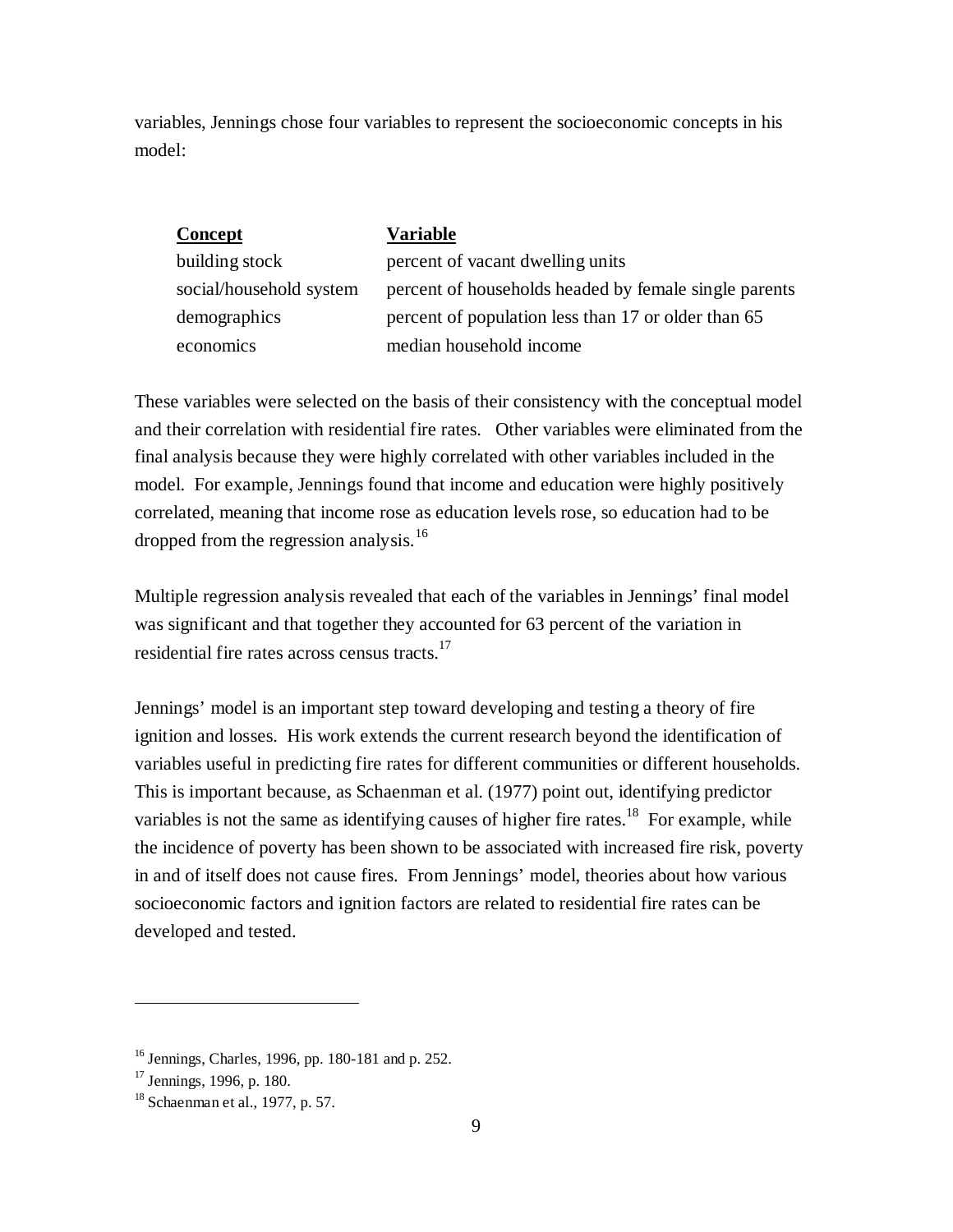# **Part II. How Income Level Affects Fire Risk in Urban Areas**

The previous section reviewed several studies that identified important socioeconomic factors related to fire rates. This section will explore how those variables help explain variations in fire rates among different neighborhoods. The discussion focuses on one variable that was referenced directly or indirectly in each of the studies reviewed above- income. Consistent with the literature, the emphasis here is on ways in which people with lower incomes are exposed to greater fire risk than people with higher incomes. Also discussed is how some of the same factors that increase the risk of fire also increase the risk of fire-related injuries and deaths.

Income levels are an important measure because most of the socioeconomic risk factors related to fire are related to income. This discussion will focus on low income residents of urban areas and only briefly discuss fire risks of the rural poor. This emphasis is necessary for two reasons. First, neighborhood, housing, and population characteristics are very different in urban and rural areas, and their fire-incidence patterns and fire-cause patterns differ as a consequence. Second, most of the research into socioeconomic factors related to fire risk has focused on urban areas.

The presentation below uses a top-down approach to explore the socioeconomic factors associated with increased fire rates at three different levels:

- the level of the **neighborhood,**
- the level of the **household**, including housing unit characteristics and characteristics of the household members themselves, and
- the level of the **individual**

#### **Socioeconomic Factors at the Level of the Neighborhood**

To understand variations in fire rates across different neighborhoods, it is useful to understand how neighborhood quality is tied to fire rates. Generally speaking, the wellbeing of a residential neighborhood is tied to the quality of its housing stock. The quality of this stock, however, can be diminished by the interrelated processes of fire and building abandonment. The question is, what makes poor neighborhoods more vulnerable to the threat of fire than other neighborhoods? Several explanations are offered below.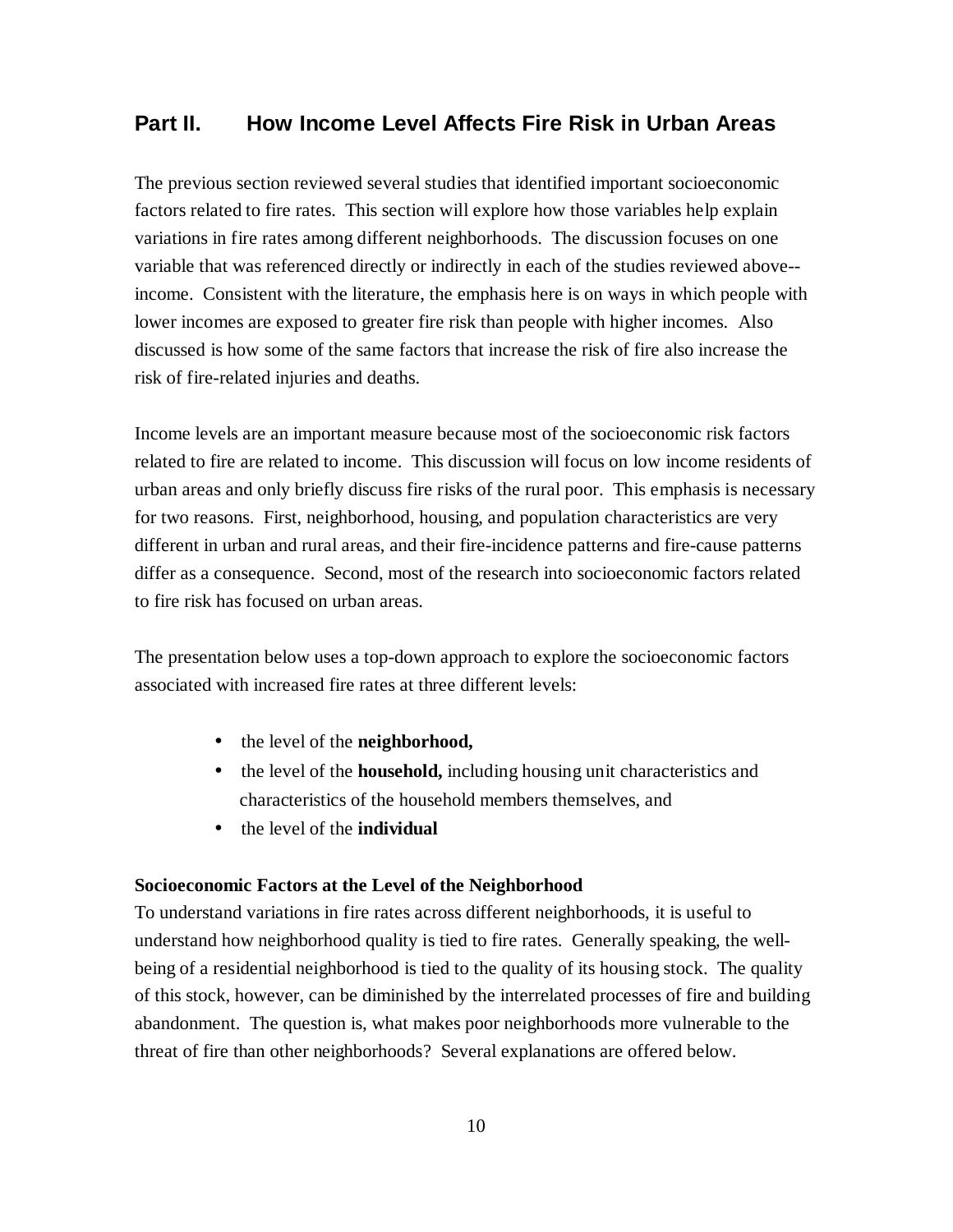#### • Vacant and Abandoned Buildings

Neighborhoods in U.S. cities tend to be segregated by income level. In the poorest neighborhoods, building abandonment is more common than in other residential neighborhoods.19 Vacant buildings represent a fire hazard for several reasons. First, they are more likely to experience severe fires than other types of buildings. Sternlieb and Burchell (1973) found that abandoned buildings were four times more likely than other structures in Newark, New Jersey to have a severe fire, often as the result of arson.<sup>20</sup> Second, homeless persons or others seeking shelter from the elements or the watchful eyes of neighbors may enter vacant buildings illegally. This situation can be especially dangerous in the winter months, when those seeking shelter may light fires indoors in an effort to keep warm. To the extent that persons seeking refuge in abandoned buildings are under the influence of alcohol or drugs, there is an added risk that careless use of smoking materials will ignite a fire.<sup>21</sup>

## Neighborhood Decline

<u>.</u>

Building abandonment can become a self-fulfilling prophecy for a neighborhood. The presence of vacant buildings may discourage apartment building owners, who often do not live in the neighborhood, from investing in their buildings. The withdrawal of routine maintenance services soon seriously erodes the quality of the housing units in those buildings, increasing the risk of fire from inadequately maintained heating or electrical systems, for example. In the worst case scenario, an owner may use arson as a means to force tenants out of a building or to fraudulently collect on an insurance policy, thereby "cashing in" his or her investment from the community. The end result is usually another vacant building in the neighborhood.

Related to the phenomena of disinvestment from poor neighborhoods by private citizens is disinvestment by large institutional actors, specifically banks, mortgage companies, and insurance companies. Prior to legislation prohibiting redlining, many of these private firms could legally refuse to underwrite mortgages or write fire

<sup>19</sup> Massey, Douglas and Nancy Denton. 1993. *American Apartheid: Segregation and the Making of the Underclass.* Cambridge, MA: Harvard University Press, p. 132

<sup>&</sup>lt;sup>20</sup> Sternlieb, George and Robert Burchell. "Fires in Abandoned Buildings." *Fire Journal.* Vol. 67, no. 2, 1973, p. 28.

<sup>&</sup>lt;sup>21</sup> Norton, Alison. 1989. "Fire Risks of the Homeless." *Fire Journal*. Vol. 83, no. 6, (November/December) p. 33.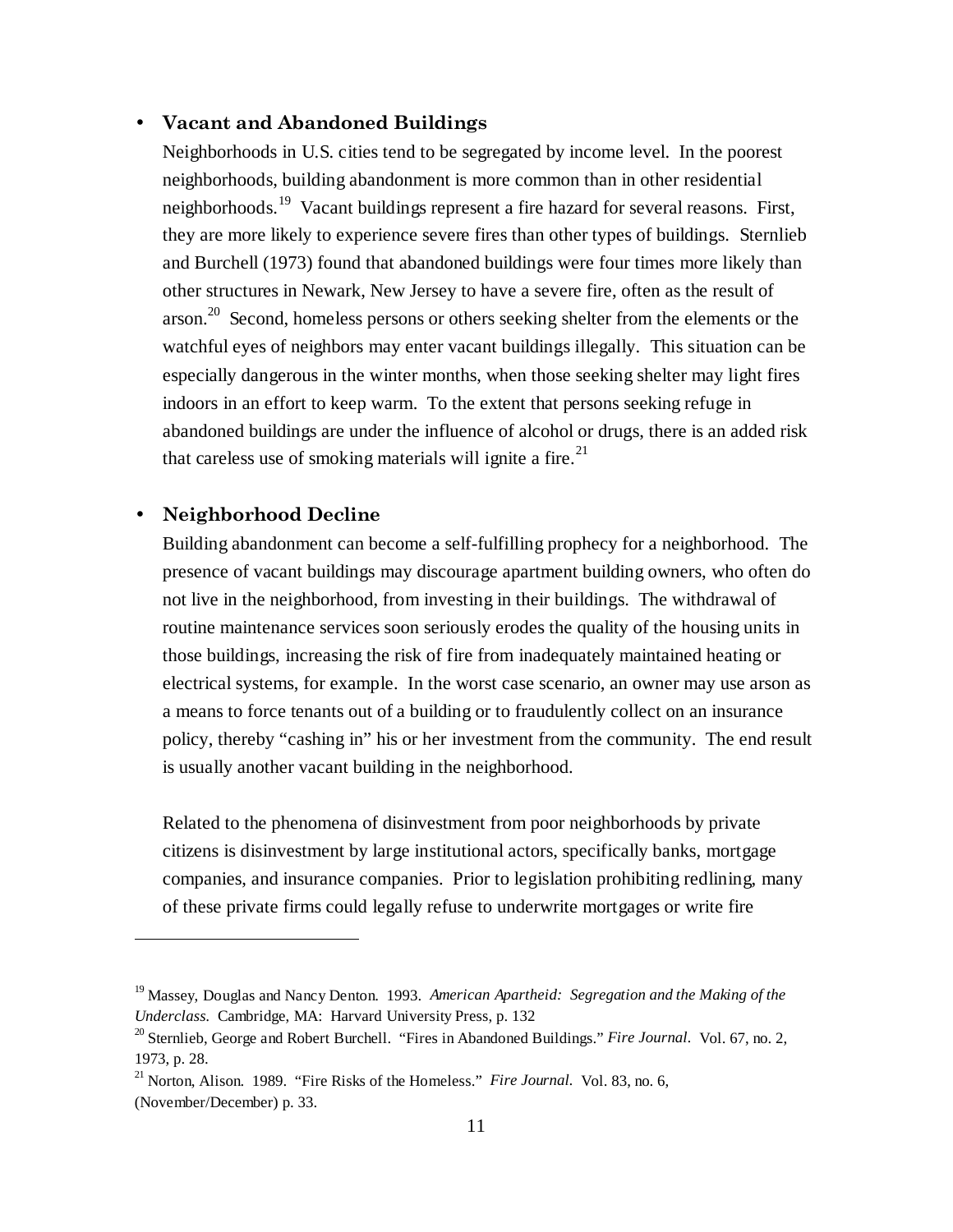insurance in poor, particularly minority, communities. The resulting credit crunch meant that owners did not have access to capital to invest in the maintenance and improvement of their properties. Also, owners were discouraged from investing in their properties because, without a flow of mortgage money, they were unlikely to recover their investment through sale of the property. Thus the lack of available credit has played an important role in the process of building abandonment and neighborhood decline in poor neighborhoods. Abandonment, in turn, increases the incidence of fires caused by arson or human carelessness in those neighborhoods.

#### Arson

<u>.</u>

Arson is a significant cause of fires and fire casualties in many metropolitan areas. Data from the National Fire Incident Reporting System (NFIRS) for 1994 reveal that arson and cooking fires were tied as the leading cause of residential fires in metropolitan areas, each accounting for 21 percent of fires. For residential fires in the U.S. as a whole, arson fires ranked third among the leading causes, accounting for only 14 percent of fires. Arson was also the leading cause of fire deaths in metropolitan areas in 1994, accounting for over one fourth of all residential fire deaths. In contrast, among all residential fire deaths in the U.S., the leading cause was careless smoking, which accounted for 24 percent of deaths. Arson was the second leading cause, accounting for 15 percent of deaths.  $22,23$ 

Gunther (1981) specifically addressed the relevance of income for understanding how different neighborhoods are affected by arson. In Toledo he found that among all the fire-causes he studied, the relationship between income and incendiary or suspicious fires was the most dramatic. Regression analysis suggested that the group of census tracts with the lowest median income experienced about 100 to 120 incendiary or suspicious fires per 100,000 population. In contrast, the group of census tracts with a slightly higher median income experienced about 55 to 70 incendiary or suspicious fires per 100,000 population, a dramatically lower rate. Even worse, when compared

 $22$  United States Fire Administration, 1990, p. 355. In NFIRS, arson fires are those classified by fire departments as having "incendiary" or "suspicious" origins.

 $^{23}$  This information is intended to give readers a general idea of how metropolitan and national data compare, but it must be interpreted with care. Due to the way the data is collected and reported in the National Fire Incident Reporting System (NFIRS), data from some areas that are largely rural in character are included under metropolitan areas.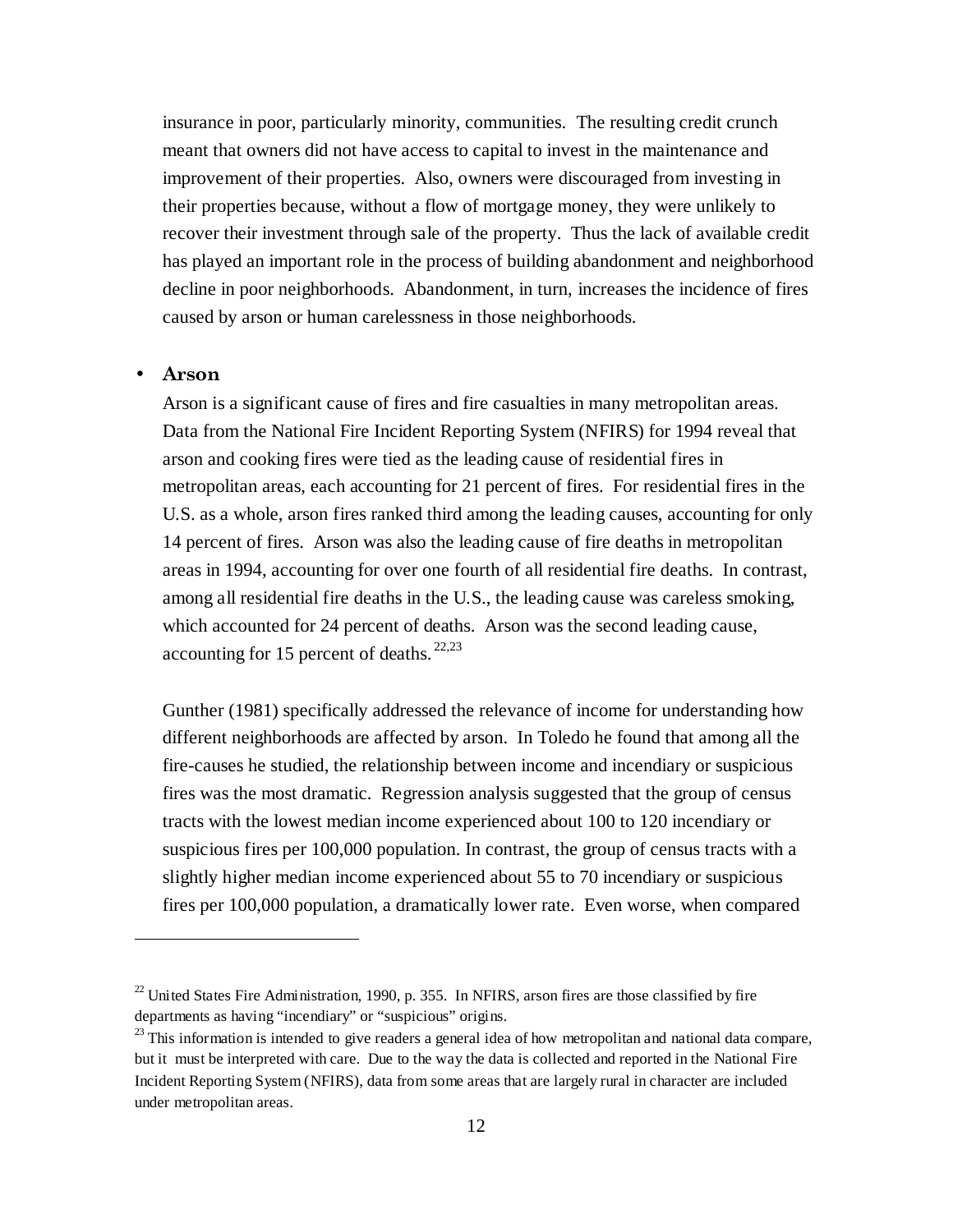to the group of census tracts with the highest median income, the poorest group of census tracts were predicted to have 14.4 times the number of incendiary or suspicious fires. $^{24}$ 

In addition to the problem of arson and other fires in abandoned buildings, the quality of a neighborhood can also affect fire safety in another way. Since crime rates tend to be higher in low income neighborhoods, households in these neighborhoods may seek to make their homes safer by barring access through doors and windows. This may be accomplished by installing iron grilles on windows and doors or by other means, such as using furniture to block doors and passageways. The danger is that in the event of a fire, barred windows and blocked doorways and passageways make it harder for those inside a burning building to get out.<sup>25</sup> As a result, fire-related injuries and deaths are likely to be higher than they would normally be given the nature and severity of a particular fire.

## SOCIOECONOMIC FACTORS AT THE LEVEL OF THE HOUSEHOLD

The section above addressed socioeconomic factors relating neighborhood quality to the incidence of fire. This section narrows the scope to focus on the level of the household. Household-level factors relevant to fire rates include the quality of individual housing units, their affordability to residents, and the social structure of the households that reside in them. In the U.S., housing quality and housing affordability are closely related. The cost of a housing unit, whether for sale or to rent, is priced according to the quality of the unit given its location, amenities, etc., with the effect that higher income households can generally afford to live in higher quality units than lower income households. While recognizing the close connection between these concepts, housing quality and housing affordability are discussed separately to explore the unique ways they are related to income levels and relative fire risks.

#### • **Housing Quality**

Income is the primary determinant of the quality of housing for most households. In many urban areas, households with low incomes live in the oldest and most run-down

 $^{24}$  Gunther, 1981, p. 56.

<sup>25</sup> Fahy, Rita and Alison Norton. 1989. "How Being Poor Affects Fire Risk…" *Fire Journal*. Vol. 83, no. 1 (January/February), p. 34.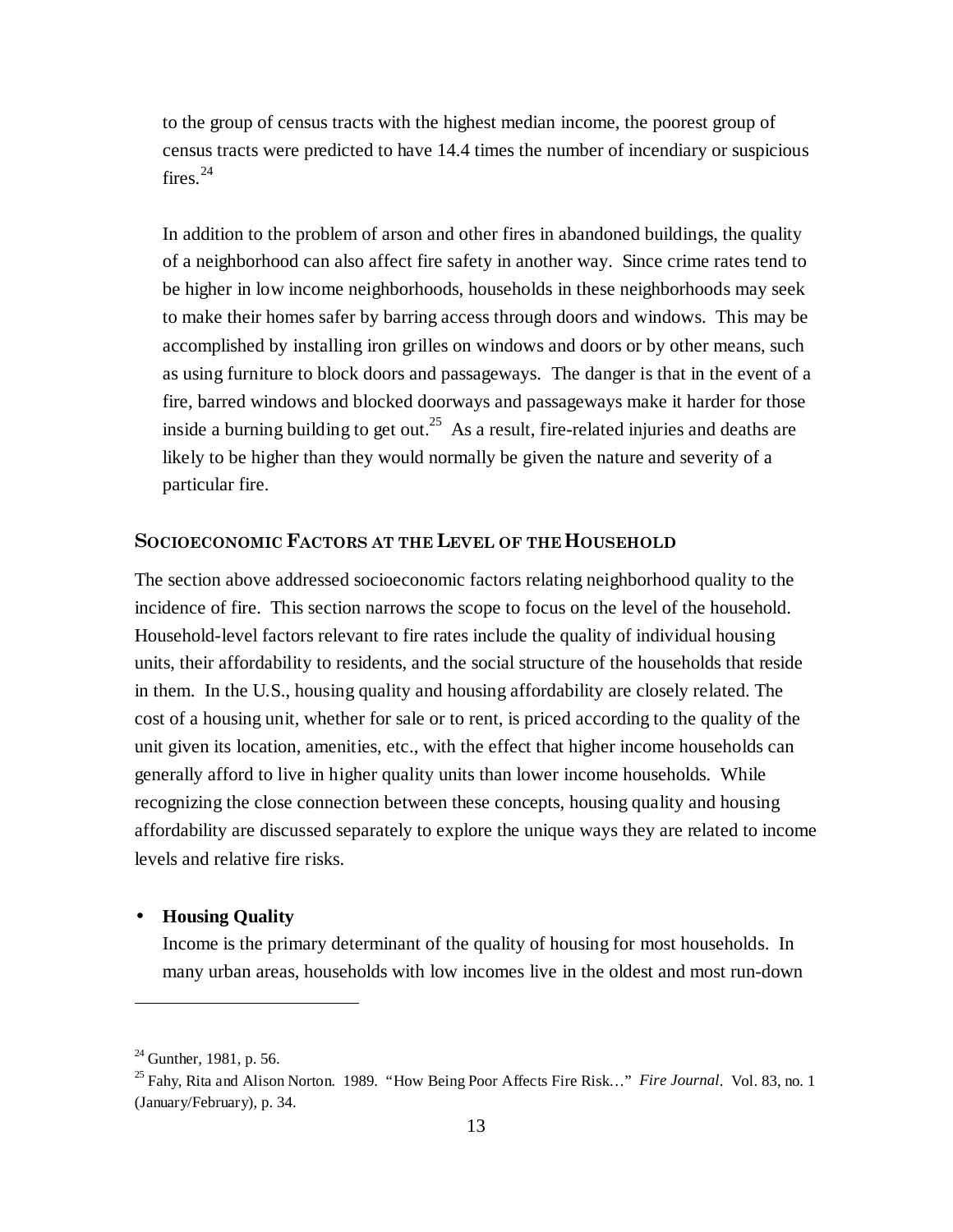portion of the city's housing stock. There are over 2.4 million inadequate, occupied rental housing units in center cities throughout the U.S., and over 62 percent of them were built prior to 1950.<sup>26</sup> Two trends suggest that the general condition of much center city housing will continue to deteriorate and the number of households living in inadequate units in these areas will increase. First is the increasing income gap between the well-off and the poor in the U.S., and the other is cutbacks in income support programs for low income households. Both of these trends, in different ways, undermine the rent-paying ability of low income households and suggest that poor quality housing will continue to be a reality for millions of low income households.<sup>27</sup> Living in an old, poorly maintained housing unit raises a household's risk of experiencing a fire for several reasons. First, older heating, plumbing, and electrical systems need adequate maintenance over their useful lives to ensure their continued safe operation. As discussed earlier, many apartment buildings in center city areas have not been adequately maintained. This increases the risk of mechanical malfunction and the possibility of a fire.

Second, the electrical wiring in many older houses and apartments poses a fire risk. Older wiring was not designed to carry the electrical loads placed upon it by modern appliances, such as microwave ovens, televisions, stereo equipment, etc., and excessive loads may lead to electrical fires. Similarly, residents may try to compensate for an older apartment's inadequate electrical system by running extension cords and placing excessive demands on limited electrical outlets, strategies which may also overload a socket or circuit and ignite an electrical fire. $28$ 

Third, fire risk increases for households that try to compensate for a building's inadequate heating system using stop-gap measures such as space heaters.<sup>29</sup> Space heaters and other types of alternate heating devices can increase fire risk in many ways: if they are older and have not been adequately maintained; if they are used incorrectly, too close to combustibles, or with inadequate ventilation; or if they are used in a

<sup>&</sup>lt;sup>26</sup> Harvard University Joint Center for Housing Studies, 1996, p. 21. Units are considered inadequate if they lack any basic plumbing, heating, or other mechanical systems, or if other information regarding inadequate upkeep is available.

 $^{27}$  Harvard University Joint Center for Housing Studies, 1996, p. 23.

<sup>28</sup> Jennings, 1996, p. 123.

 $29$  Jennings, 1996, p. 123.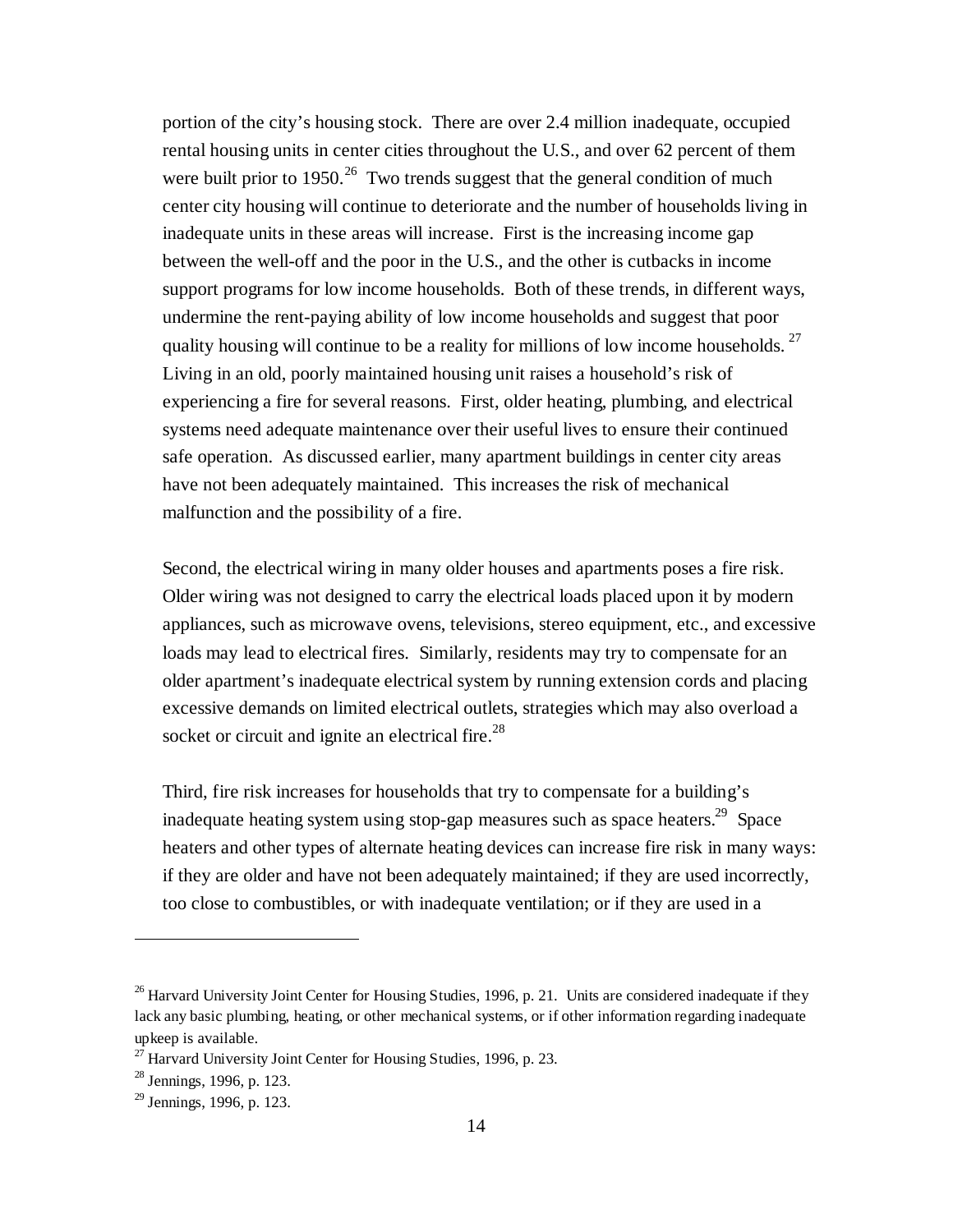household with children, especially very young children, who may interfere with the safe use of a space heater or other alternate heating device.

A notable exception to the relationship between low income status and increased fire risk from old and under-maintained housing stocks is the case of households receiving housing assistance. Public housing is available in most large cities in the U.S., and it is reasonable to expect that heating and electrical systems in some of these buildings are better maintained and pose less of a fire hazard than those commonly found in older, private market apartment buildings affordable to low income households. Households that receive rental subsidy certificates or vouchers should also be exposed to lower fire risks than other low income households because, at least in the federal Section 8 program, apartment units are inspected on an annual basis, and units that fail inspections are not eligible to participate.

Just as the quality of a household's dwelling unit can effect its fire risk, so does the quality of its furnishings. Considerable improvements have been made in the fire safety of many types of consumer products, particularly home furnishings. Today mattresses and upholstery are manufactured to be more resistant to ignition than ever before. Unfortunately, lower income households are more likely to have older furnishings which ignite more readily and which increase the risk of fire and firerelated injuries and deaths.

## *Smoke Detectors*

<u>.</u>

Smoke detectors have contributed significantly to reductions in fire deaths. Between 1980 and 1990, the U.S. experienced a decrease in residential fire deaths of about 25 percent.<sup>30</sup> One reason that smoke detectors are so effective in saving lives is that a high proportion of fatal fires occur at night, and smoke detectors alert residents early enough that they have a better chance of escaping from burning buildings. 1994 NFIRS

<sup>30</sup> Smith, Charles L. 1994. *Smoke Detector Operability Survey Report on Findings (revised).* Released by the Consumer Product Safety Commission, October 1994, p. 1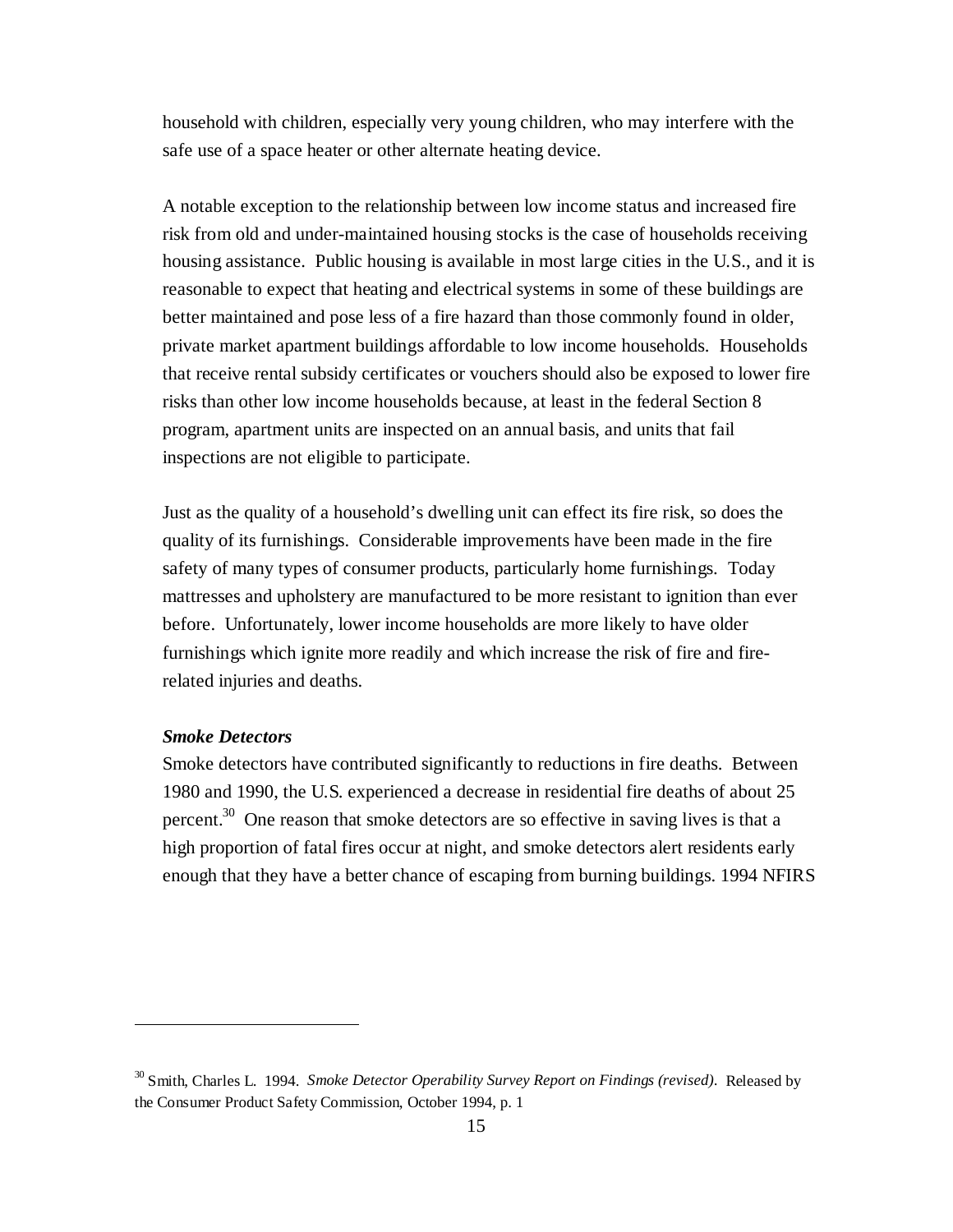data show that only 19.2 percent of fire deaths occurred in homes known to have operational smoke detectors.31

It is also likely that smoke detectors have reduced the number of residential fires requiring fire department suppression services. In 1994, over 65 percent of residential fires occurred in households without operational smoke detectors. This raises two possibilities: either households with operational smoke detectors are more safety conscious, or smoke detectors allow residents to detect and extinguish small fires which are not reported to the fire department.<sup>32</sup>

The relationship between low income status and the presence of operational smoke detectors has not been firmly established. But it is likely that lower income households are less likely to have operational smoke detectors to the extent that:

- they live in older structures: for households living in dwelling units constructed between 1980 and 1992, 92 percent are estimated to have operational smoke detectors. This percentage drops to 82 percent for households in units built during the 1970s and 74 percent for units built prior to 1970.<sup>33</sup>
- they live in substandard units that are not maintained to building codes; or
- they are "shelter poor" (see below) or otherwise do not purchase or maintain smoke detectors.

At this point, it is known that neighborhoods with high proportions of low income households also have proportionately more fires than neighborhoods with more middle- and high-income residents, and that households without operational smoke detectors are almost two and a half times more likely to have reported fires than those with operational smoke detectors.<sup>34</sup> Taken together these facts suggest that low income households may have fewer operational smoke detectors and thus face higher fire risk. This is an important topic for future research, both to establish with greater certainty

 $31$  United States Fire Administration, 1990, p. 78. Unless otherwise noted, all information on smoke detectors from NFIRS refers to cases where their presence and operability was reported only.

 $32$  United States Fire Administration, 1990, p. 78.

<sup>&</sup>lt;sup>33</sup> Smith, Charles L., 1994, pp. 16-17.

 $34$  1990 census data on number of households is from Smith, Charles L., 1994, p. ii and p. 3, and data on smoke detector status in households reporting fires is from 1994 NFIRS data.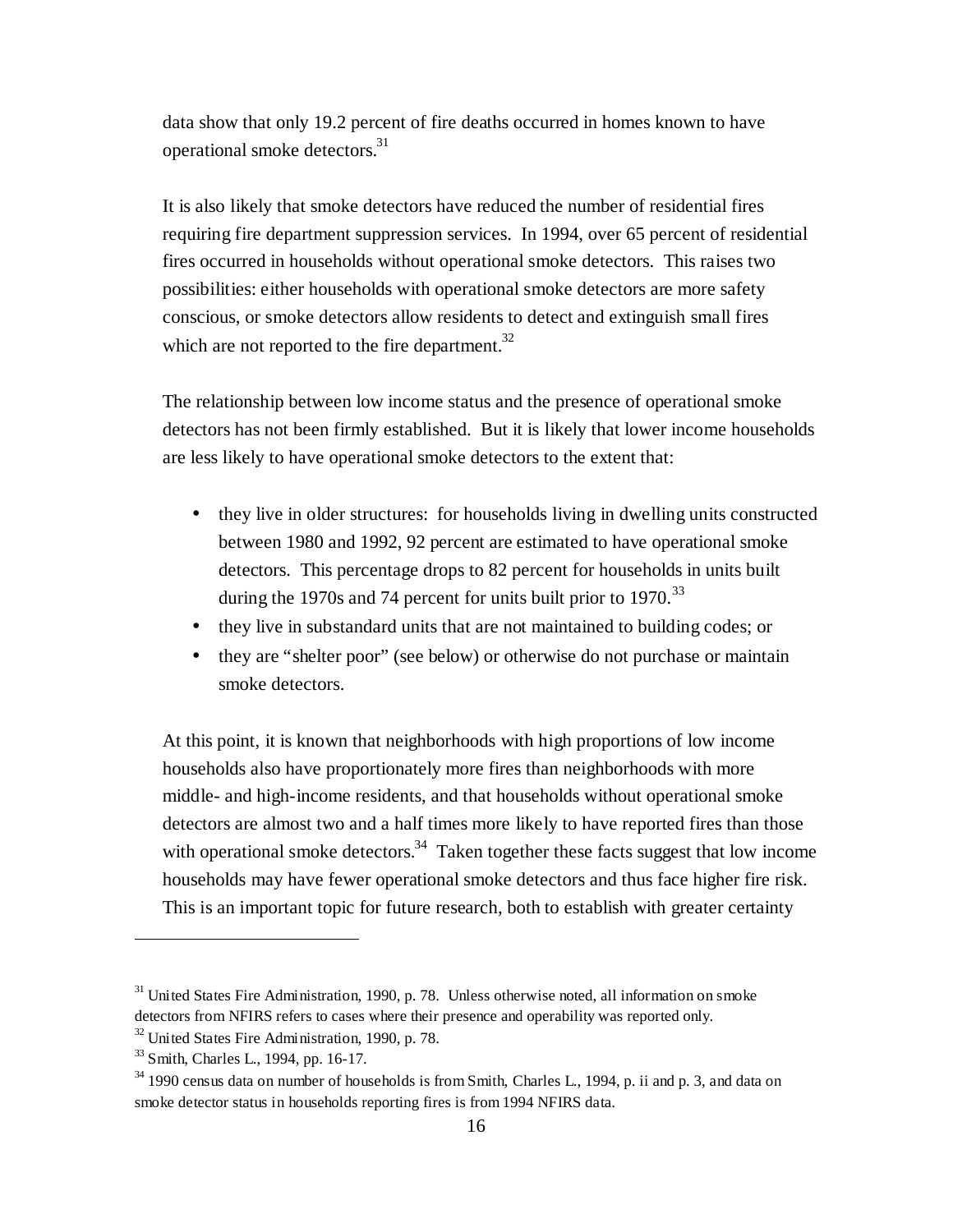the relationship between household income and the presence of operational smoke detectors and then to specify the reasons. Are detectors missing completely or are they installed but not operational because they have been disconnected, they are missing batteries, or for other reasons?

#### • **Housing Affordability**

Housing affordability is another factor that affects a household's fire risk. Households are "shelter poor" if they are able to make their rent payments, but do not have enough left over to cover other basic needs, such as adequate food, clothing, and other household necessities.<sup>35</sup> According to the 1996 State of the Nation's Housing report, 20 percent of center city renters face "severe" rent payment burdens, meaning that 50 percent or more of their income goes toward housing costs. Among households in center cities that are low income, or households whose incomes are 50 percent or less of the area median, 45 percent have severe payment burdens.<sup>36</sup> With half of their monthly incomes going to pay rent, little is left over to provide for other necessities.

Shelter poverty can affect a household's fire risk in several ways. Most importantly, the lack of truly "disposable" income means that households are unlikely to invest in fire protection devices, such as smoke detectors or batteries for existing smoke detectors. Munson and Oates refer to this as the "positive income elasticity of demand for fire safety": the higher a household's income, the more it is willing to spend money on fire safety<sup>37</sup>. Shelter poverty can also effect a household's fire risk if it cannot afford to make utility payments. If one or more of a household's utilities are shut off, the household is likely to compensate with other, less fire-safe devices. For example if a household heats with gas and the gas is shut off, the household may turn to electrical space heaters or other methods to keep warm. Compared to central heating, these heating methods pose a much higher fire risk.

<sup>35</sup> Stone, Michael. *Shelter Poverty: New Ideas on Housing Affordability.* Philadelphia, PA: Temple University Press, 1993, p. 34.

<sup>&</sup>lt;sup>36</sup> Joint Center for Housing Studies, 1996, p. 29.

 $37$  Munson, Michael J. and Wallace E. Oates. "Community Characteristics and the Incidence of Fire: An Empirical Analysis." In *The Social and Economic Consequences of Residential Fires*. Chester Rapkin, Ed. Lexington, MA: D.C. Heath and Co., 1983, p. 62 and p. 73.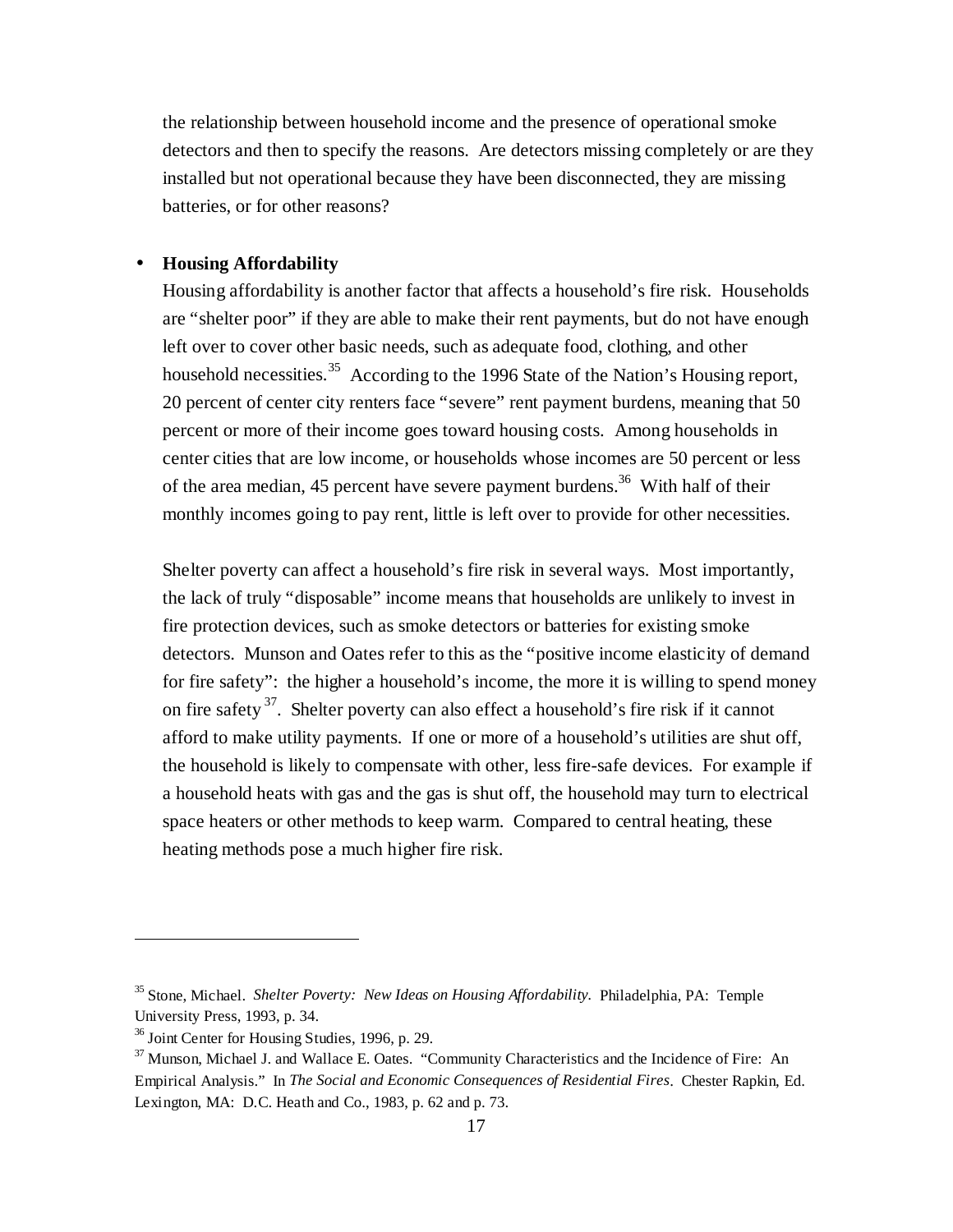For some households, the lack of affordable housing becomes a crisis. Increasingly, families are among those who find themselves homeless. A 1986 report by the U.S. Conference of Mayors quantified this phenomenon, estimating that families constituted 28 percent of the homeless in states they surveyed.<sup>38</sup> For families who seek shelter in vehicles or abandoned buildings after becoming homeless, their risk of fire rises precipitously as discussed earlier, particularly in cold weather.

#### • **Household Structure**

In addition to physical and economic conditions such as the quality and affordability of a housing unit, social factors related to household structure can also affect fire risk. The household characteristics most often included in studies of increased fire risk are the presence of single parent households (usually headed by females), the presence of children, the presence of elderly persons, and household crowding. The relevance of single parent households for increased fire risk is tied to the presence of children in the home, so these two topics are addressed together in the section below.

#### *Single Parent Households and the Presence of Children*

Single parent households are related to increased fire risk in two ways. First, single parent households tend to be less affluent than two-parent households since there is only one income if the parent is not receiving support from other sources. These households are at greater risk of experiencing a fire for all the reasons associated with low income households generally.

Second, a single parent household generally has less flexibility to deal with household and child care contingencies. Kraizer et al. (1990) found that children in urban areas were left unattended more often than rural or suburban children. Parents told researchers that they left their children alone because they had no other choices. Under these circumstances, they attempted to make arrangements with neighbors or relatives who their children could turn to in the case of an emergency.<sup>39</sup>

<sup>&</sup>lt;sup>38</sup> Norton, Allison, 1989, p. 32.<br><sup>39</sup> Kraizer et al. 1990. "Children in Self-Care: A New Perspective." *Child Welfare* (November/December), p. 575.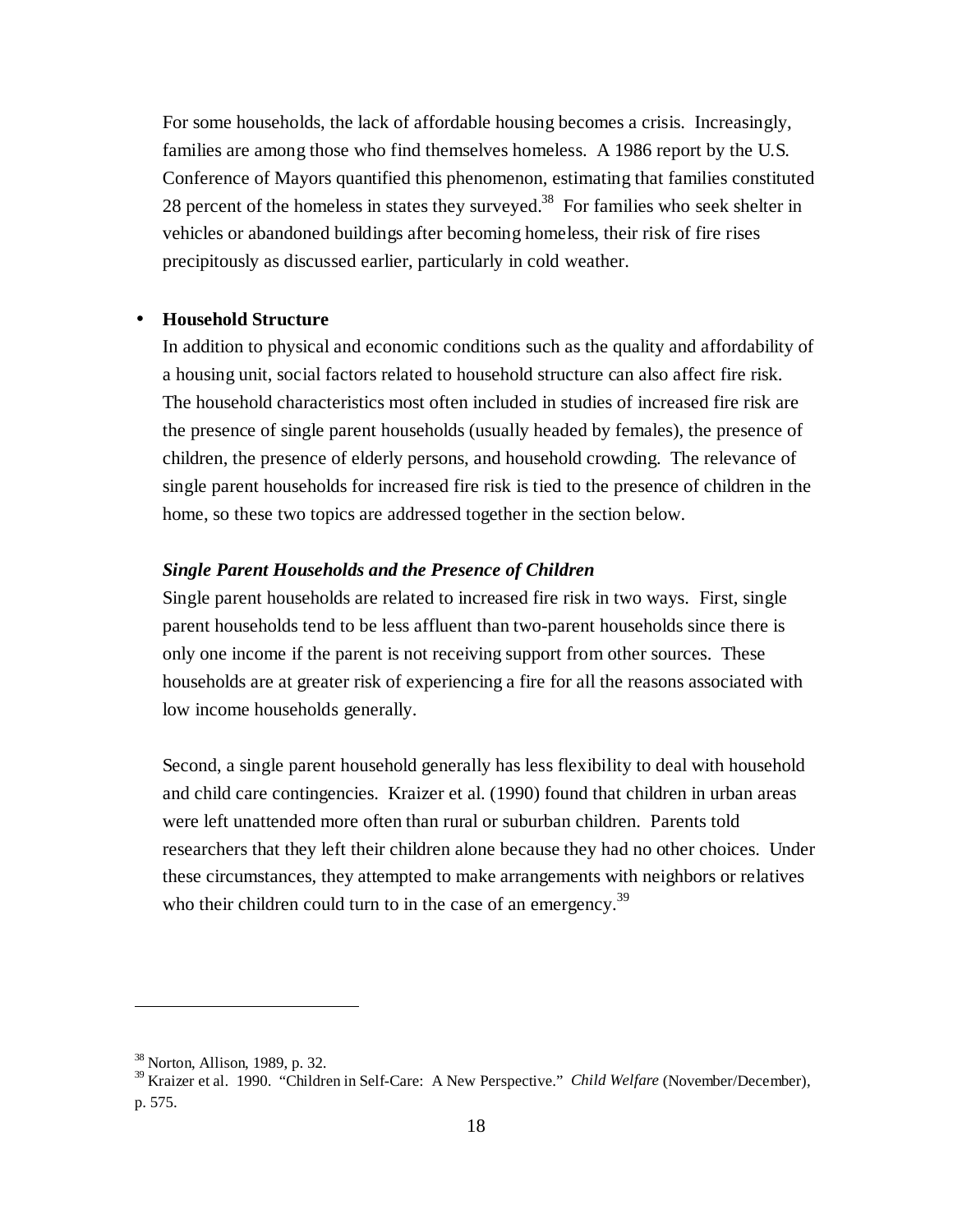In another study, Fahy (1993) found that parents left children home alone for a variety of reasons. Whether single-parent or two-parent families, Fahy found that these reasons included:

- parents went out on a quick errand,
- parents were out socializing,
- parents were at work when their child care arrangements fell through,
- parents went out on an extended errand, and
- the babysitter left the home before the parents returned. $40$

The fire risks associated with leaving children home alone also extend to cases where an adult is home, but children are unsupervised. In both of these cases, fire risk is higher due to children's curiosity about fire and their propensity to play with matches, lighters, and other fire-related materials. The limited life experiences of children make them unable to comprehend the enormity of careless actions involving fire. Data from 1989 through 1993 reveal that among all fires that resulted in the death of a small child, over one-third (37 percent) were caused by children playing.<sup>41</sup> Fires can also result from children cooking without supervision.

The risk posed by children playing is even greater in households without operational smoke detectors. In these cases, even if an adult is present in another part of the home, smoke or fire may not alert them until it is too late to escape, particularly if the adult is asleep when the fire breaks out.

Gunther (1981) shows that, relatively speaking, children playing fires are an even greater problem in low income neighborhoods than other neighborhoods. In Toledo he found that the poorest group of neighborhoods had a rate of children playing fires that was 14.2 times as high as the wealthiest group of neighborhoods.<sup>42</sup> This helps explain the National Fire Protection Association's finding that among black children, who are

 $40$  Fahy, 1993, p. 56.

<sup>&</sup>lt;sup>41</sup> National Fire Protection Association. 1996. Presentation at the 1996 Fire and Life Safety Symposium, July 11, 1996.

<sup>42</sup> Gunther, 1981, pp. 56-57.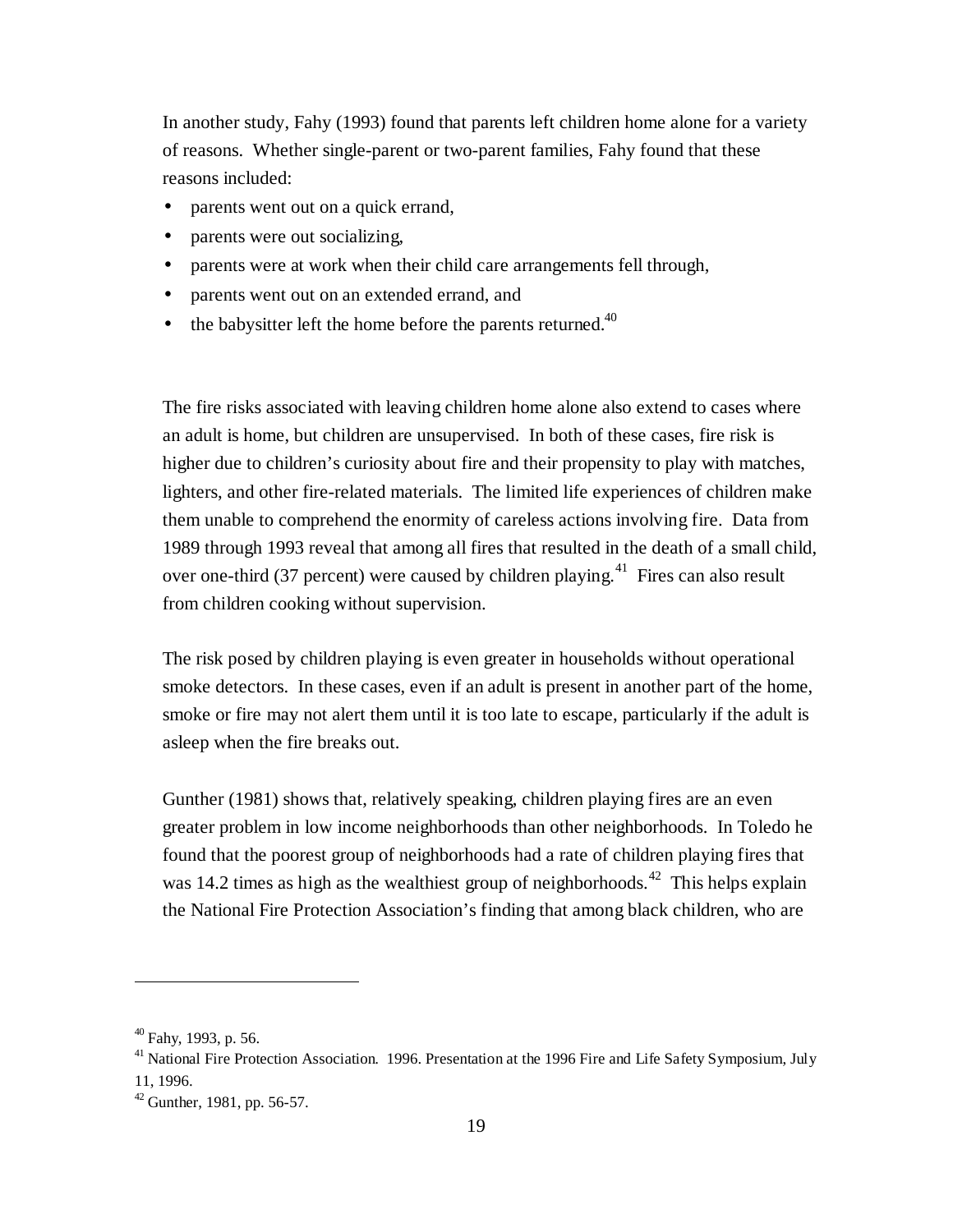disproportionately represented in low income households, "home fires are the leading cause of injury-related deaths for children between ages 1 and 9. $1<sup>43</sup>$ 

To the extent that low income households are less able to afford or access quality and reliable daycare and their children spend time at home by themselves, their fire risk increases. Single parent households have an additional challenge in that only one adult is available to respond to a child care crisis should one arise. Currently many programs at the local, state, and federal levels are emphasizing "self-sufficiency" programming for families receiving income support assistance. But given the serious fire risk associated with leaving children at home alone, adequate attention must be paid to the availability and affordability of quality day care and after school programs.

Without them many more parents may be tempted or forced to allow children to spend time at home alone, especially children returning home from school.

While low income households, and single parent households in particular, may face higher risks of fires caused by unattended or unsupervised children, no household with children is immune to this threat. Fahy reports that a more important factor than poverty in explaining the incidence of fires started by children playing is the reticence of parents to recognize instances when they leave their children home alone or unsupervised. 44 Kraizer et al. found that most parents, regardless of socioeconomic background, did not consider running out to do a quick errand as leaving their children "unattended". They also found that most parents overestimated the ability of their children to deal with mundane household occurrences, such as answering the telephone or dealing with strangers who came to the door.<sup>45</sup> Parents' failures to recognize instances when they leave their children alone or unsupervised also means that they are not cognizant of the increased fire risks their children face during these times.

<sup>&</sup>lt;sup>43</sup> National Fire Protection Association, 1996.

<sup>44</sup> Rita Fahy. 1993. "Leaving Children Unsupervised is Playing with Fire." *Fire Journal.* Vol. 87, no. 3 (May/June), p. 58.

<sup>45</sup> Kraizer et al., 1990, p. 575 and p. 578.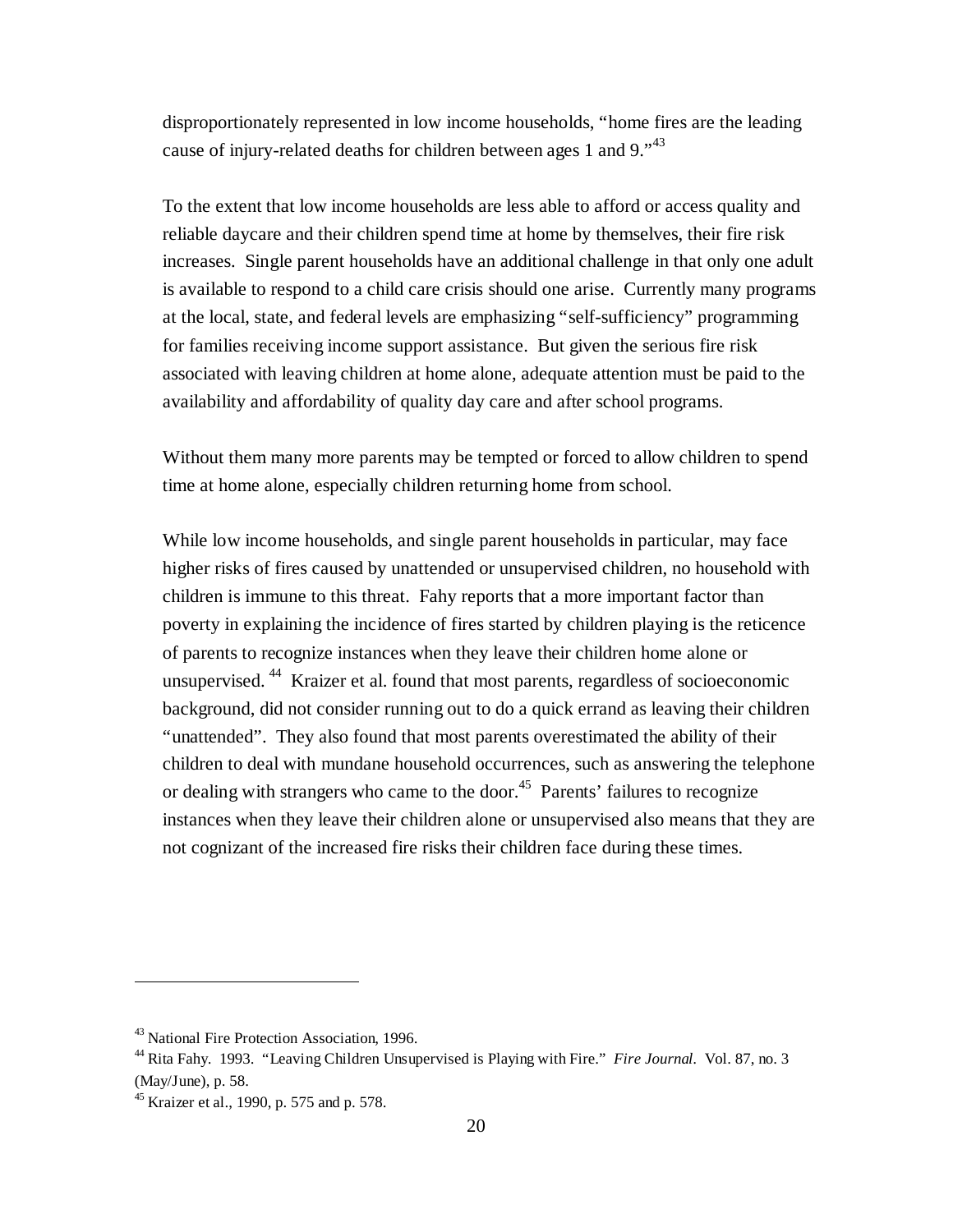#### *Fire Risks of Elderly Persons*

Each year a disproportionately high number of elderly people are killed in residential fires. In 1990, elderly people over the age of 70 represented 8 percent of the U.S. population, yet they accounted for 18 percent of all those killed in residential fires. While the elderly accounted for only 7 percent of all those who were injured in fires, this is likely a consequence of the fact that elderly persons injured in a fire are more likely to die of their injuries. Beginning at age 70, an individual's risk of dying in a fire rises dramatically. Those between the ages of 70 and 74 have a 50 percent greater chance of being killed in a fire than the population at large. By age 85, the risk of dying is more than 250 percent higher than for the overall population.

The nature of the risk that elderly persons face is two-fold: on the one hand, they may be exposed to greater risk than the population at large, and on the other they may be less able to escape a fire due to physical or mental limitations. Elderly persons are at greater risk for experiencing fires because everyday activities, especially cooking, can become more dangerous if a person's physical or mental capabilities decline. This risk of fire is compounded for persons who are on medications that make them less alert or for those who smoke and drink alcohol alone. Studies are necessary to determine if low income elderly persons are more at risk than other elderly persons of experiencing or being injured or killed in a residential fire.

#### *Overcrowded Households*

Many studies of the relationship between socioeconomic variables and fire rates include a variable for "overcrowding". While overcrowding, which is usually defined as more than one person per room in a dwelling unit, is more of a problem in low income communities, it is not clear how it relates to increased fire rates. Jennings suggests that the more people there are in a household the greater the wear and tear on a dwelling unit's mechanical systems, and this may increase the risk of fire.<sup>46</sup> Another possibility is that "overcrowding" as defined in some studies is another indicator of poverty, one that taps a dimension of poverty not accounted for in other measures.

While its affects on fire incidence rates are not well established, the impact of overcrowding on fire injury and death rates is more straightforward. One way low

<sup>46</sup> Jennings, 1996, p. 124.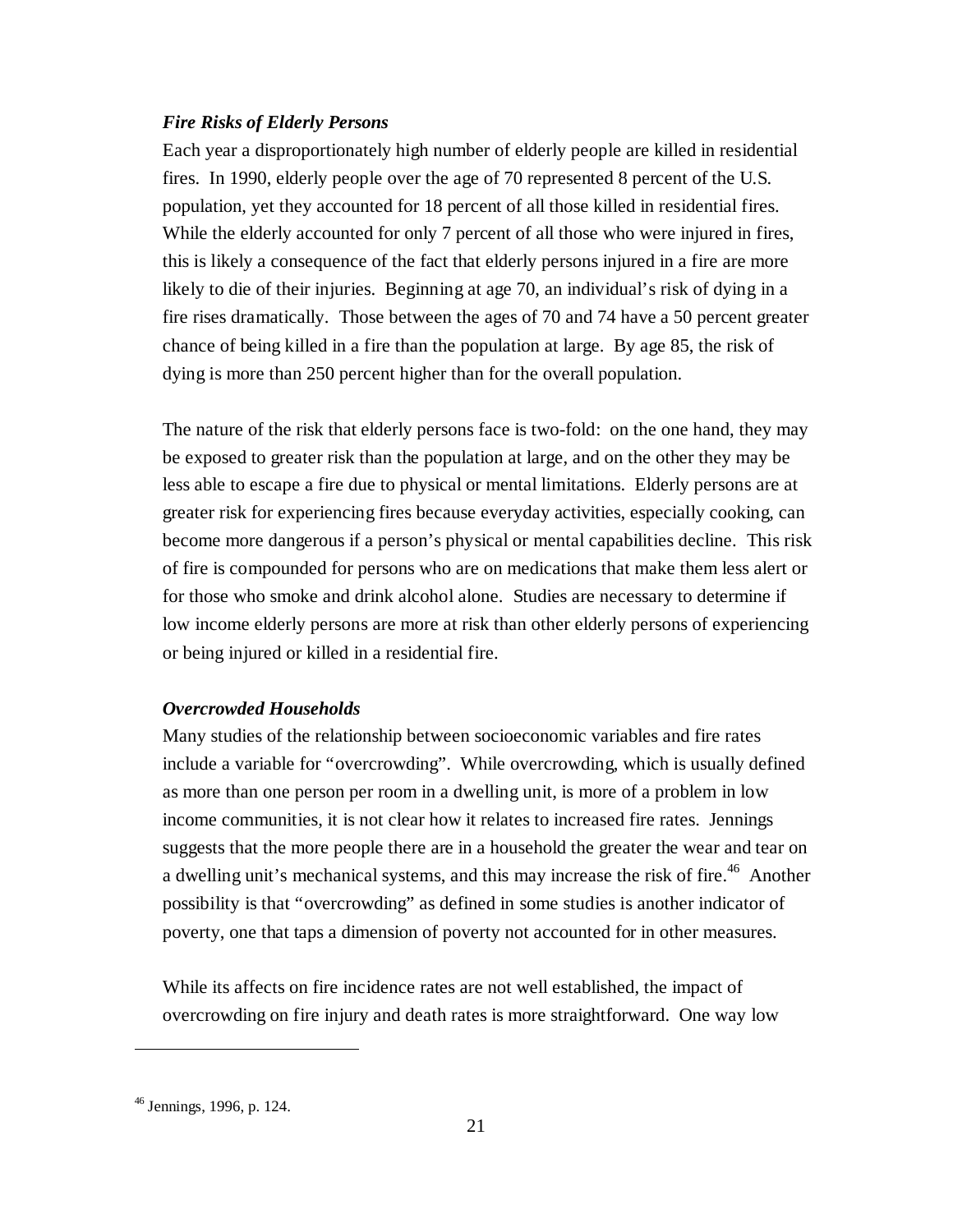income families deal with the lack of affordable housing is by doubling up in homes with extended family members or friends. By increasing the number of people in a given household, the number of potential victims of a fire also rises. Also, the more people there are in a household, the more difficult if can be to get everyone out of a burning unit. This is especially true for households with very young or very old household members who may be unable to escape flames or smoke on their own. In addition, households without operational smoke detectors have less time to escape a fire, and their ability to access all areas in the home to alert or retrieve other household members is diminished.

## **SOCIOECONOMIC FACTORS AT THE INDIVIDUAL LEVEL**

In the sections above, the socioeconomic factors associated with increased fire risk at the neighborhood and household levels were examined. This section completes the top-down presentation of fire risks by discussing individual-level socioeconomic factors related to fire risk. Factors at the level of the individual include the incidence of careless smoking, the incidence of alcohol and drug abuse, education levels, and type of housing tenure.

## • **Careless Smoking and Alcohol and Drug Abuse**

Careless smoking is a leading cause of fire deaths and injuries in the U.S. While careless smoking accounted for only 7 percent of all residential fires in 1990, it was responsible for 26 percent of all fire deaths and 15 percent of all fire injuries.<sup>47</sup> Studies have shown that cigarette smoking is inversely related to income, so low income households are arguably at greater risk from fires caused by careless smoking.<sup>48</sup> In Toledo, Gunther (1982) found significant differences in the rates of careless smoking fires among the five groups of neighborhoods he studied. The rate of careless smoking fires for the group with the lowest median income was 8.5 times as high as the rate for the group with the highest median income.<sup>49</sup>

Closely related to the topic of careless smoking is alcohol and drug abuse. Intoxicated persons are at greater risk of falling asleep while smoking, and improperly discarded or

 $47$  United States Fire Administration, 1990, pp. 70-71. The percentages given reflect data on fires with known causes.

<sup>&</sup>lt;sup>48</sup> Report by the Centers for Disease Control in Jennings, 1996, pp. 70-71 and p. 243.

 $49$  Gunther, 1981, p. 56.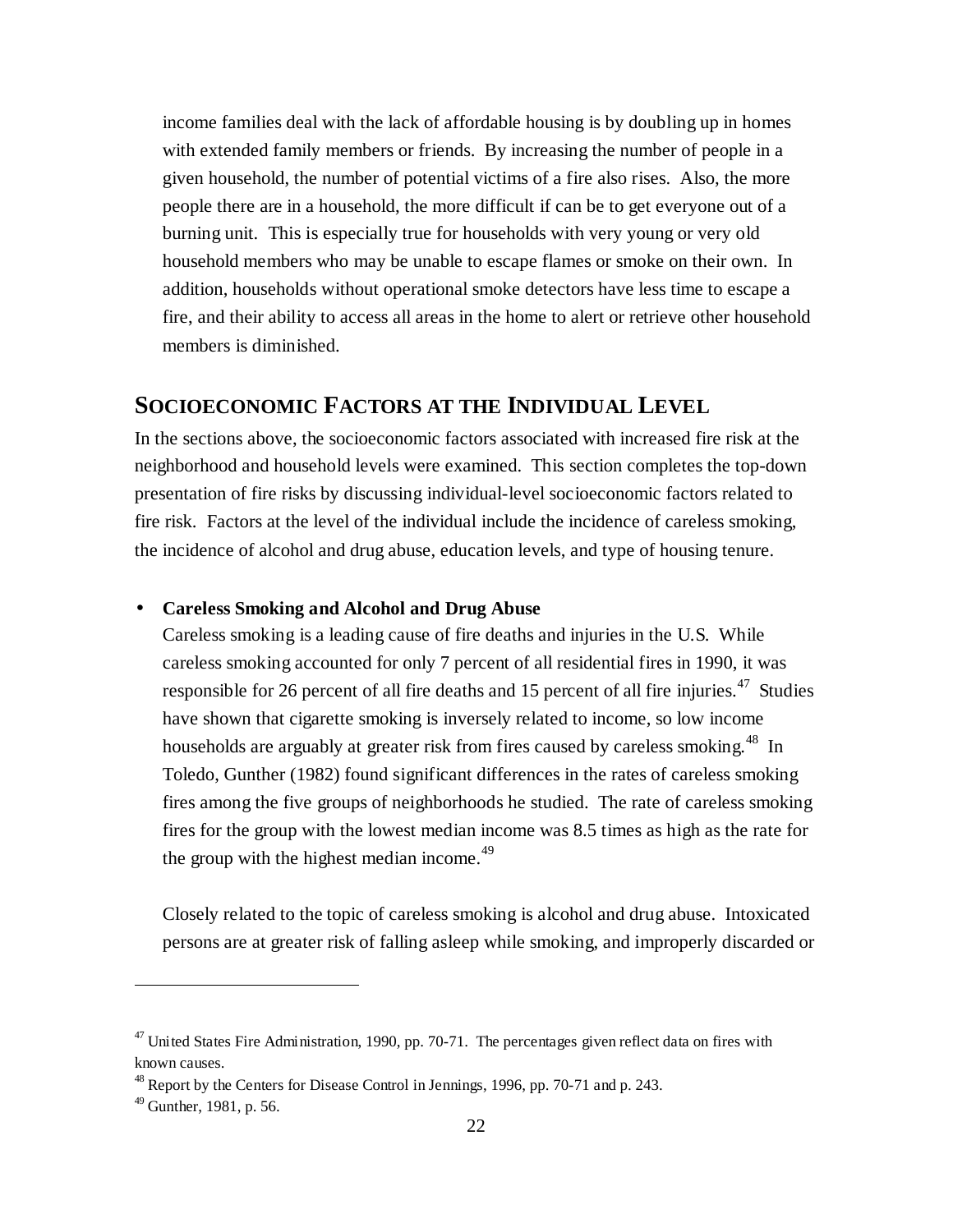dropped cigarettes are a dangerous ignition source. The proximity of the sleeping person to the origin of the fire illustrates why these fires tend to be so deadly, particularly if the victim is too inebriated to recognize the danger or successfully escape.

#### • **Low Levels of Education**

Fahy (1989) identifies low levels of education as contributing to fire risk and suggests that those with little education are less likely to "grasp the full import of public fire safety education messages".<sup>50</sup> Low literacy levels may also inhibit the ability to read instruction manuals and warning labels for cooking and heating devices, increasing the chance that they will be used incorrectly and in a manner that increases the risk of fire. There is an important connection between education levels and income levels, especially in the U.S.'s increasingly high-tech workplaces, and people with low levels of education are far more likely than others to have low incomes. Further research is needed to ascertain how important low education levels are in increasing fire risk relative to other factors such as income.

#### • **Housing Tenure and Fire Risk**

Another variable that has been studied in association with fire rates is housing tenure. Several studies have found that lower rates of owner-occupation, which are more typical in low income communities, are related to increased fire rates. The difficulty is in specifying the nature of this relationship. Munson and Oates (1983) suggest that by virtue of owning their own homes, owner-occupiers may have a tendency to better maintain their homes, thereby reducing the likelihood of mechanically-caused fires, and they may be more careful in their everyday routines, reducing the likelihood of cooking, careless smoking, or other types of fires that result from human carelessness. Owner-occupiers may also have more of a vested interest in purchasing and maintaining fire protection devices such as smoke detectors as a means of protecting their equity investments. $51$ 

<sup>50</sup> Fahy, 1989, p. 36.

<sup>&</sup>lt;sup>51</sup> Munson and Oates, 1983, p. 62.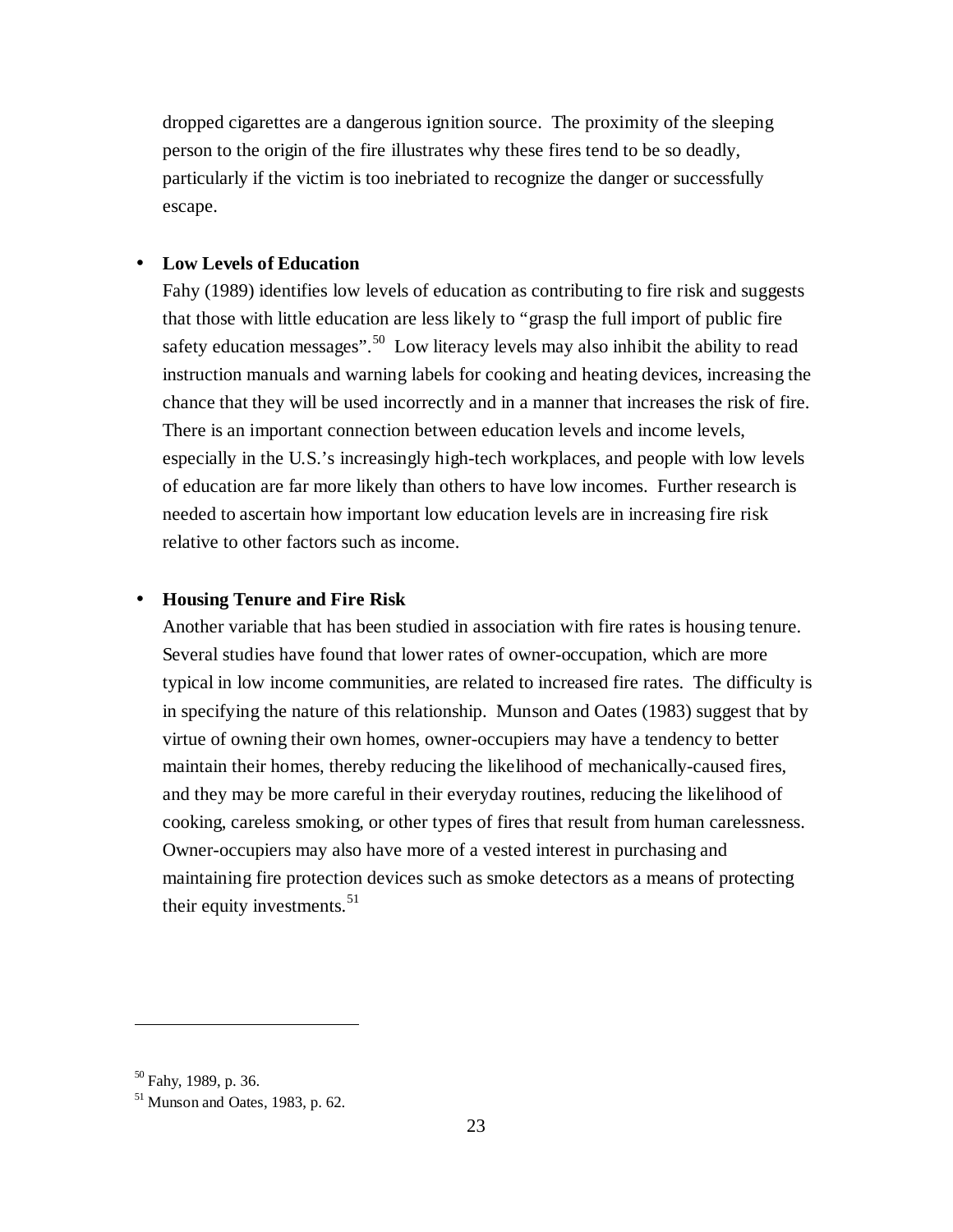#### • **Social Pathology and Fire Risk**

Another area that needs further study is ways in which arson fires are related to the stresses associated with living in socially and economically depressed inner city neighborhoods. Fahy (1989) suggests that higher rates of incendiary and suspicious fires may be manifestations of the complex and often overwhelming problems people are more likely to experience in these neighborhoods.<sup>52</sup> Recent increases in the rate of residential arsons may be evidence of this phenomena. The increase may indicate that an increasing proportion of arson fires are targeted at individuals rather than motivated by profit.<sup>53</sup> Fahy also suggests that the stresses of living in disadvantaged communities may lead to higher rates of child playing fires and fires set by juveniles. These areas are all in need of further study.

# Part III. How Poverty Affects Fire Risk in Rural Areas

Though a full analysis of the unique fire risks of rural populations is not undertaken here, a few of the risks unique to rural areas are presented briefly. First, a 1982 study by Gunther tied high rates of rural fire deaths to variations in climate and income. He found that firedeath rates were much higher in the South than in the North, and, contrary to what one might imagine, the rate of fire deaths attributable to heating fires was higher in the South.<sup>54</sup> Gunther explained these findings by noting the greater extent of rural poverty in the southern states, but climate also played an important role.<sup>55</sup>

Since the climate is generally milder in the South, fewer households have warm air furnaces than households in the North (43 percent compared to 56 percent in the North). Instead, a higher proportion of households use less fire-safe heating methods, such as room heaters, fireplaces, portable heaters, and wood stoves. If not properly vented, or if too close to other combustible households items, these heating methods present a serious fire risk. In 1976, 38 percent of all southern households heated primarily with either room

 $52$  Fahy, 1989, p. 35.

<sup>53</sup> United States Fire Administration, 1990, p. 219.

 $<sup>54</sup>$  For the purposes of his analysis, Gunther classified the following states as "southern" : Delaware,</sup> Maryland, Virginia, West Virginia, North Carolina, South Carolina, Georgia, Florida, Kentucky, Tennessee, Alabama, Mississippi, Arkansas, Louisiana, Oklahoma, and Texas.

<sup>&</sup>lt;sup>55</sup> Gunther, 1982, p. 34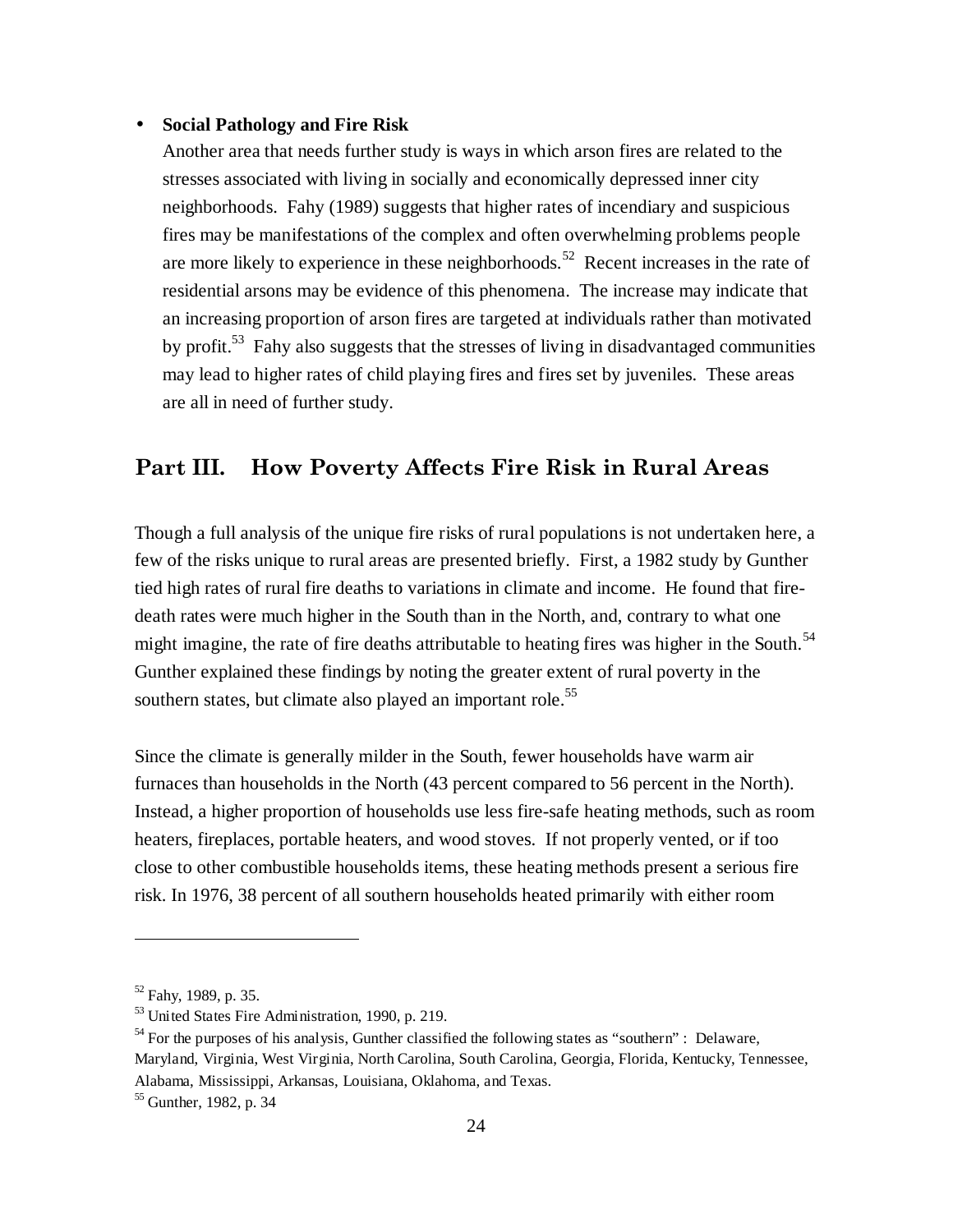heaters (with and without flues), fireplaces, portable heaters, or wood stoves, and among African Americans this figure rose to 68 percent. In contrast, only 14 percent of northern households used one of these methods as their primary heating source.<sup>56</sup>

Fahy and Norton (1989) identify two additional factors that distinguish the fire risks of poor rural households from their urban counterparts. First, the communities in which the rural poor live are less likely to be able to afford the level of fire protection services widely available in urban areas. Second, there is a greater likelihood that poor rural households live in remote locations far from available fire suppression equipment or that their houses are difficult to find. These factors slow the response time of the fire department and may increase the extent of the loss caused by a fire.

Clark (1982) argues that fire safety in rural areas is compromised by other factors, as well. He cites less strict adherence to building codes and greater use of low-cost building designs and materials in rural housing as serious fire safety risks.<sup>57</sup>

# **Part IV. Why Study Socioeconomic Factors of Fire Risk?**

Socioeconomic factors are among the best predictors of fire rates at the neighborhood level. If the data were available, it would likely be found that the relationships between socioeconomic status and fire rates are even stronger at the household level. While structural factors of buildings affect fire rates, of greater importance are the myriad ways in which human activity directly and indirectly impacts fire risk. This report has explored how variations in the socioeconomic circumstances of human occupants of buildings and neighborhoods can critically impact fire rates.

In 1994, cooking, incendiary or suspicious causes, careless smoking, and children playing accounted for almost half of all fires in residential structures. If heating causes are added, this proportion rises to two-thirds of all fires.<sup>58</sup> Since fires resulting from human activities

<sup>56</sup> Gunther, 1982, p. 39.

<sup>57</sup> Clark, Frederick E. 1982. "Firesafety in Rural America." *Fire Journal* (July), p. 41.

<sup>&</sup>lt;sup>58</sup> Heating fires are not necessarily caused by the direct or indirect actions of humans. Some heating fires result from mechanical malfunctions rather than human use, misuse, or neglect.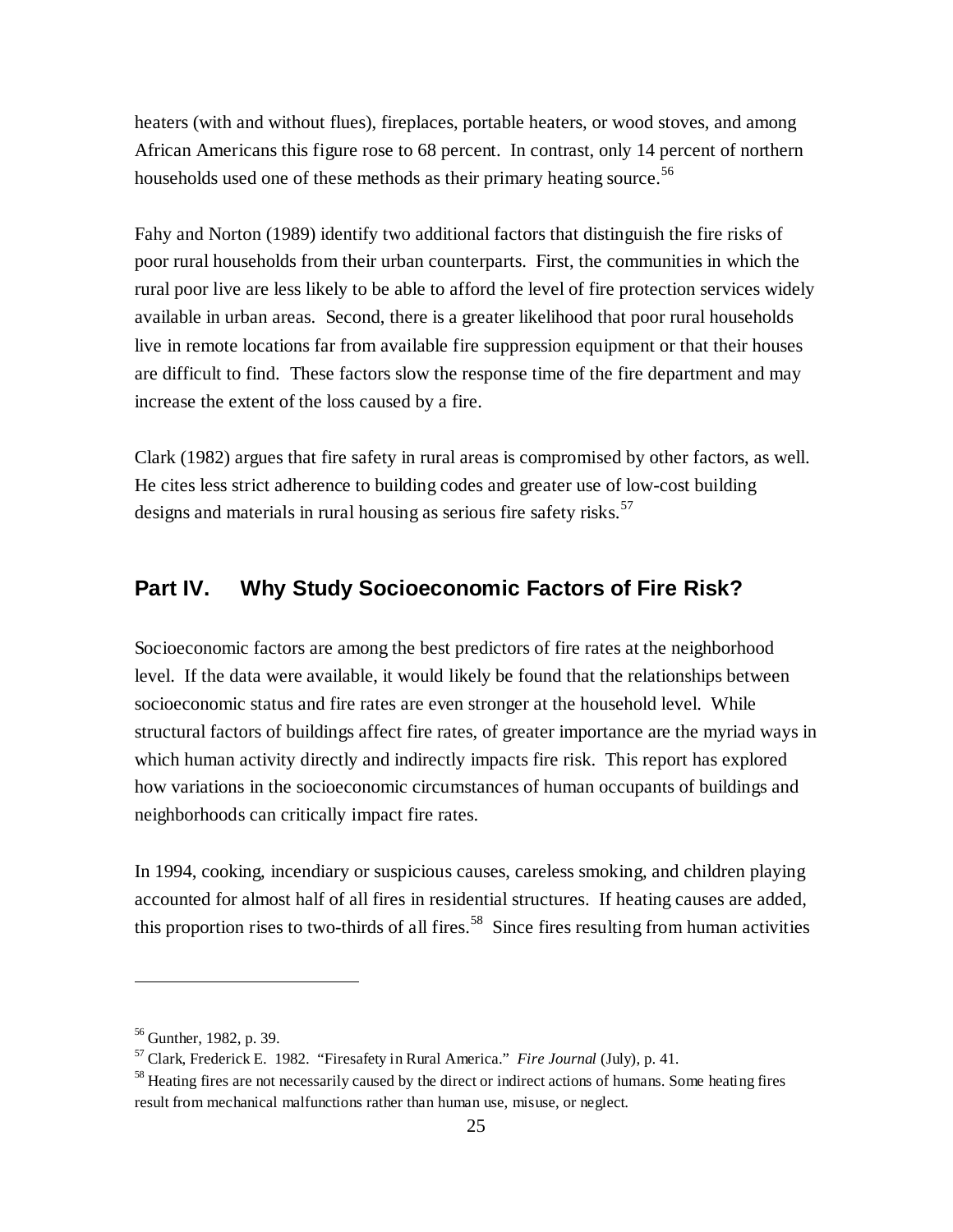account for a high proportion of residential fires, public education represents one of the most important avenues for reducing the incidence and severity of home fires.

Analysis of differential fire risks for different socioeconomic groups is an important guide to designing and targeting public education and fire-safety outreach campaigns. For example, public education campaigns targeted to middle income groups should focus on the importance of maintaining operational smoke detectors in homes. In contrast, fire reduction efforts in center city areas need to recognize that low income households are less likely to be willing to pay for smoke detectors and batteries on their limited budgets. Due to the elevated level of stress in their lives generally, they are also less likely to prioritize fire safety. These considerations should effect both the content and form of fire safety campaigns.

Similarly, to attenuate the rate of child playing fires, middle income groups need to be educated about the dangers inherent in leaving children unattended, even for brief periods of time. But this strategy is not likely to be effective with low income households who may leave their children alone due to a lack of child care options. These two brief examples demonstrate that fire prevention efforts need to be sensitive to the needs and concerns of different socioeconomic groups, as indicated by differences in fire rates, different distributions of fire causes, and the presence of unique fire risk factors within communities. These challenges are in addition to those of creating fire prevention strategies that reach people who speak a variety of languages and have a wide variety of literacy levels.

# **Part V. Future Research**

At the present time, additional research into the socioeconomic factors associated with increased fire rates is necessary because much of the current literature is over fifteen years old. The relationships documented in the articles from that time period need to be replicated, both to test for the durability of those relationships and to look for changes that may have occurred over time.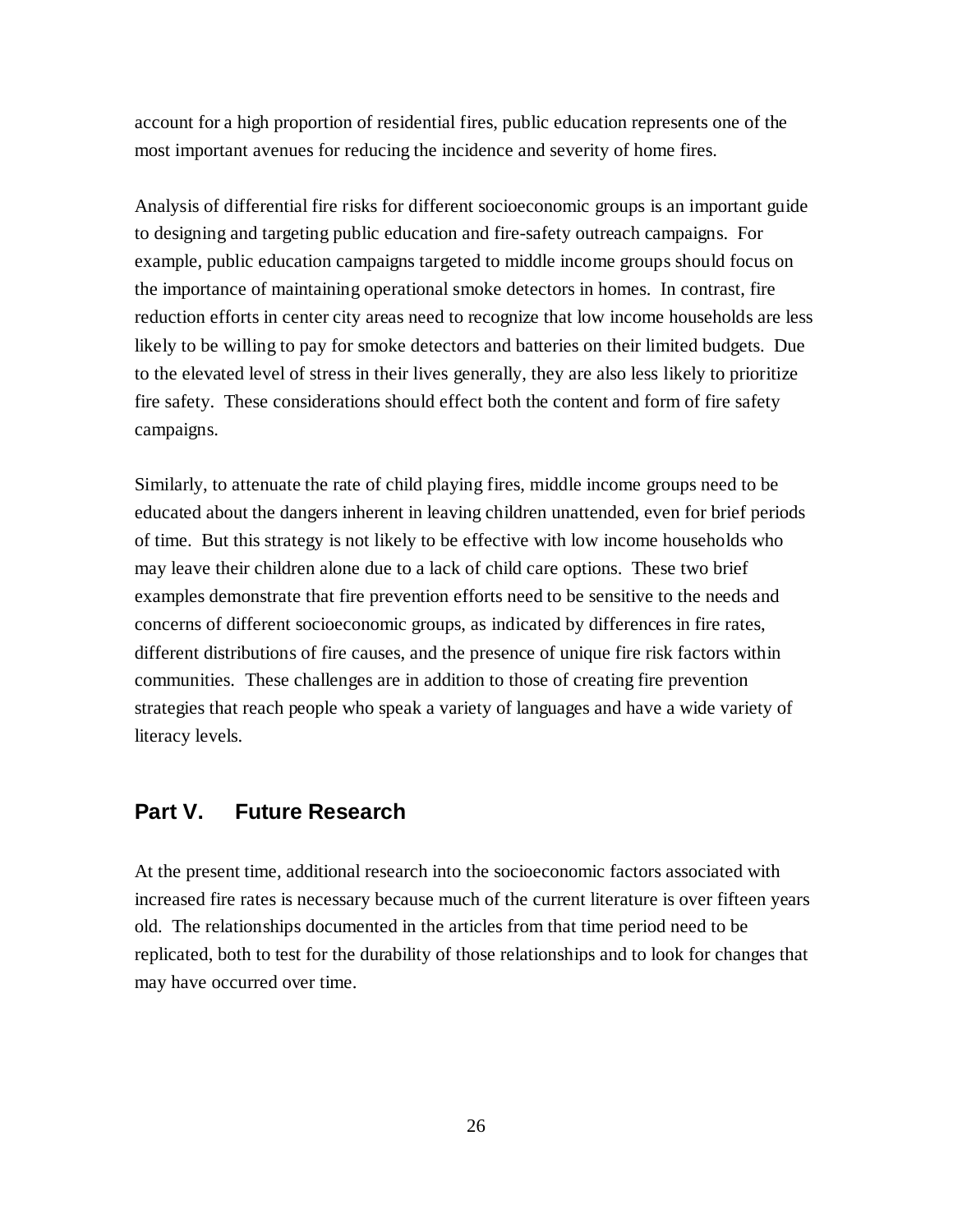An important resource for future studies is the National Fire Incident Reporting System (NFIRS). This database contains a great deal of information on fires that have occurred in the U.S. since the late  $1970s$ <sup>59</sup> Researchers can match information on fires from NFIRS with other information sources, such as data from the Census Bureau, to investigate relationships between the incidence of fire and socioeconomic status. New computer software and increases in the amount of data available in electronic formats have made this type of research more manageable than in prior years.

Additional topics addressed in this report and deserving of attention include:

- *Smoke Detectors:* Do low income households have smoke detectors present in their households in the same proportions as the general population? Are installed detectors operational to the same extent as in other households? If not, what issues are at work in addition to the expense of purchasing or maintaining detectors?
- *Arson:* Arson fires can be an act of vandalism, arson-for-profit, pyromania, spite, or revenge. Is there evidence that the relative distribution of these motivations is changing? For example are an increasing proportion of all arson fires motivated by spite or revenge? If so, how does this phenomena impact low income communities relative to other communities?
- *Household Composition:* How does the size and composition of households impact fire rates and fire injury and death rates? Some studies have found the variable "overcrowding" to be significant, but its relationship to increased fire rates needs to be specified. Studies are also needed to determine the impact of household composition relative to absolute household size on increased fire rates. Do these variables have different effects at different income levels?
- *Child Playing Fires:* Is there a relationship between the incidence of child playing fires and the presence of adult smokers in the household? Studies reveal that a higher proportion of low income persons are smokers, and other studies show that low income households are more likely to have child playing fires. Does the presence of a smoker in a household increase the risk that young children will have greater access to lighters and matches and play with them?

 $59$  Today NFIRS generally has information on between 45 percent and 50 percent of all fires that occur in the U.S. in a given year.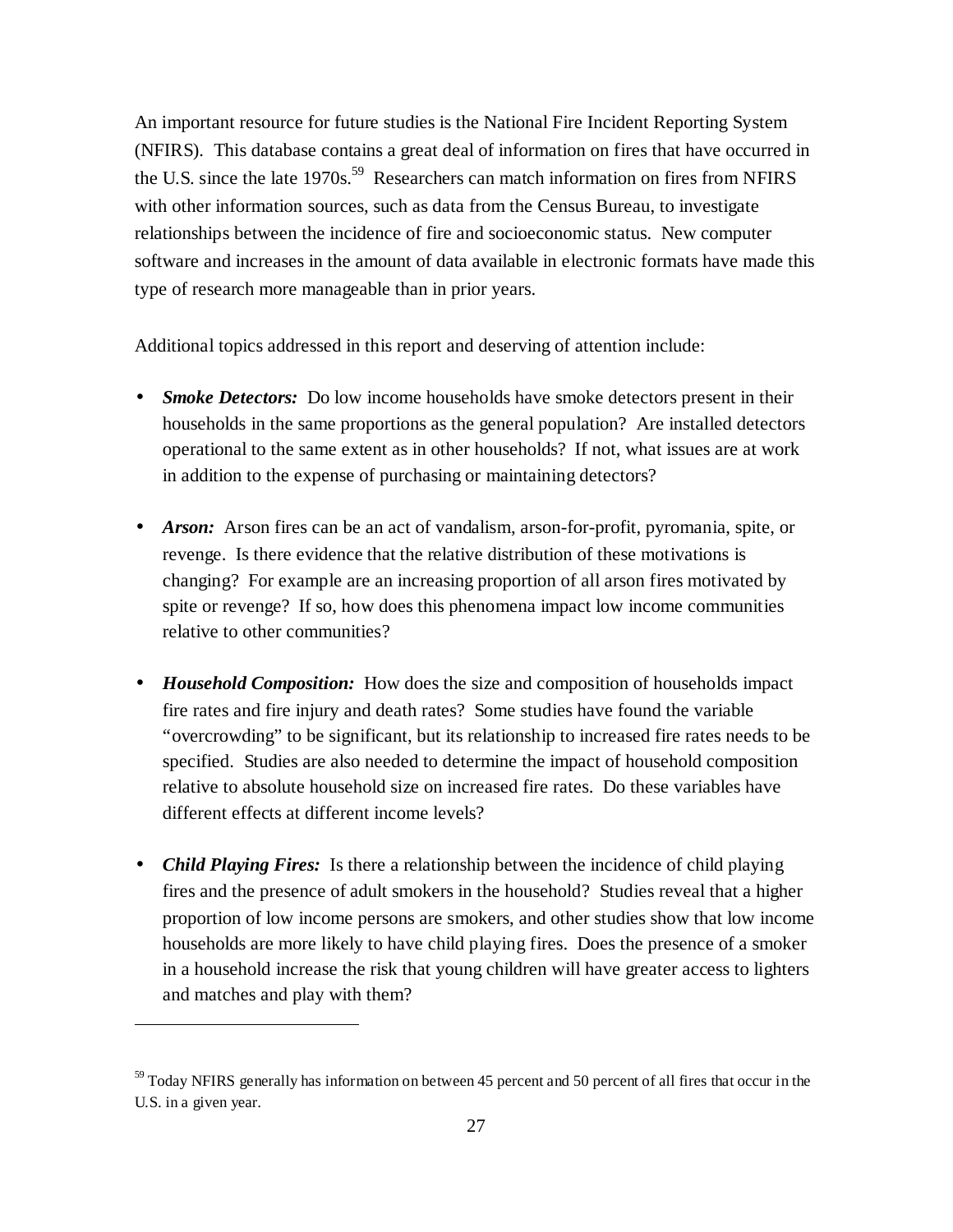- *Child Playing Fires:* What proportion of child playing fires occur while children are home alone? What is the age distribution of those children who start fires?
- *Regional Variations in Fire Death Rates:* Are there still regional variations in fire death rates? Demographic changes, particularly in the southern states, may have affected death rate patterns and differences between regions. Are any existing differences still related to relative poverty levels?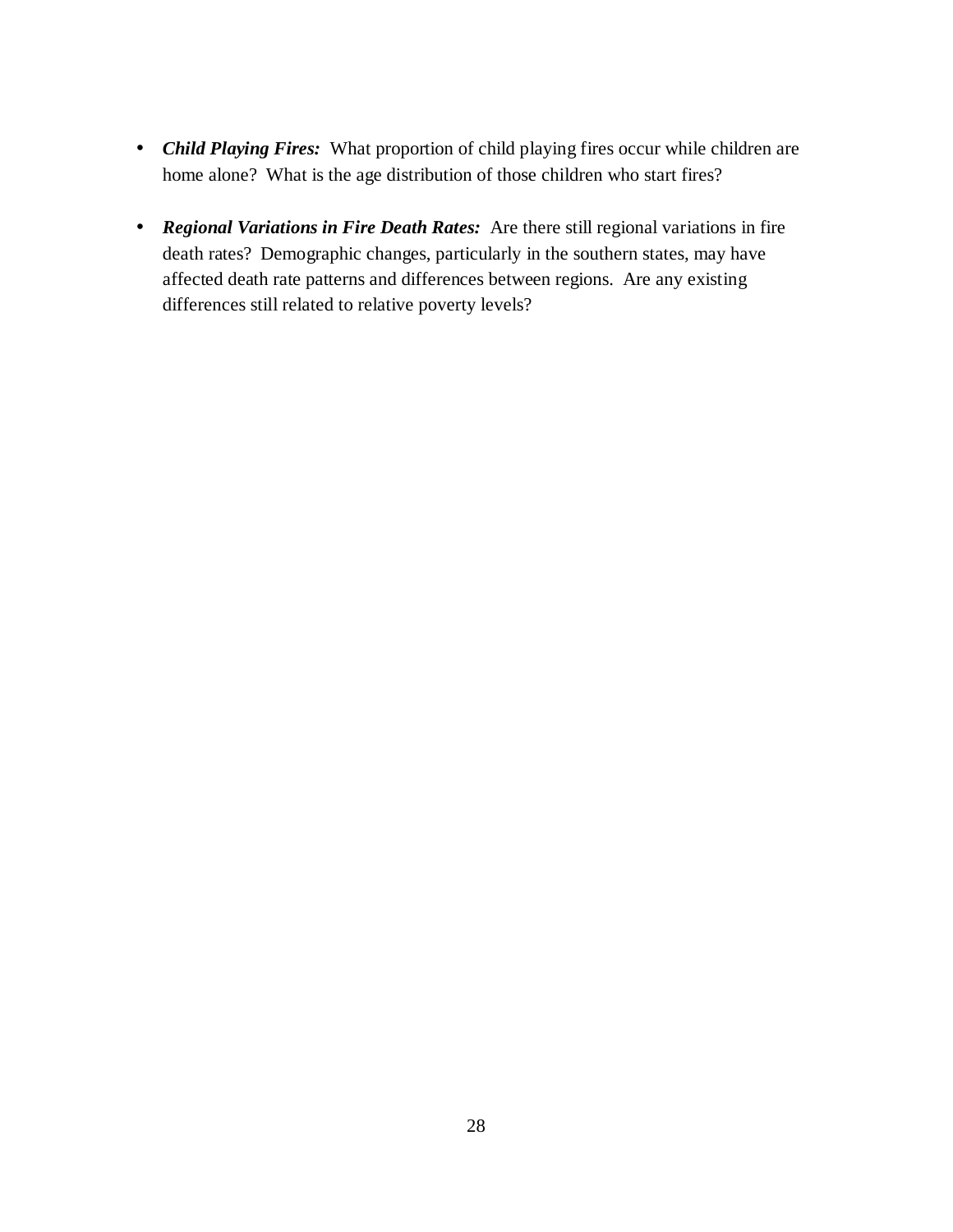#### **REFERENCES**

Clark, Frederick E. 1982. "Firesafety in Rural America." *Fire Journal* (July), pp. 40-41 and pp. 105-106.

Fahy, Rita. 1993. "Leaving Children Unsupervised is Playing with Fire." *Fire Journal.* Vol. 87, no. 3 (May/June), pp. 54-58.

Fahy, Rita and Alison Norton. 1989. "How Being Poor Affects Fire Risk…" *Fire Journal*. Vol. 83, no. 1 (January/February), pp. 29-36.

Gunther, Paul. 1981. "Fire-Cause Patterns for Different Socioeconomic Neighborhoods in Toledo, OH." *Fire Journal.* Vol. 75 (May), pp. 52-58.

Harvard University Joint Center for Housing Studies. 1996*. Into the 21st Century: The State of the Nation's Housing.* Cambridge, MA: The Joint Center for Housing Studies.

Jennings, Charles R. 1996. *Urban Residential Fires: An Empirical Analysis of Building Stock and Socioeconomic Characteristics for Memphis, Tennessee.* Unpublished doctoral dissertation.

Karter, Jr., Michael J. and Allan Donner. 1978. "The Effect of Demographics on Fire Rates." *Fire Journal.* Vol. 72, no. 1 (January), pp. 53-65.

Kraizer, Sherryll, Susan Witte, George E. Fryer, Jr., and Thomas Miyoshi. 1990. "Children in Self-Care: A New Perspective." *Child Welfare* (November/December), pp. 571-581.

Massey, Douglas and Nancy Denton. 1993. *American Apartheid: Segregation and the Making of the Underclass.* Cambridge, MA: Harvard University Press.

Munson, Michael J. and Wallace E. Oates. 1983. "Community Characteristics and the Incidence of Fire: An Empirical Analysis." In *The Social and Economic Consequences of Residential Fires*. Chester Rapkin, Ed. Lexington, MA: D.C. Heath and Co.

National Fire Protection Association. 1996. Presentation at the 1996 Fire and Life Safety Symposium, July 11, 1996.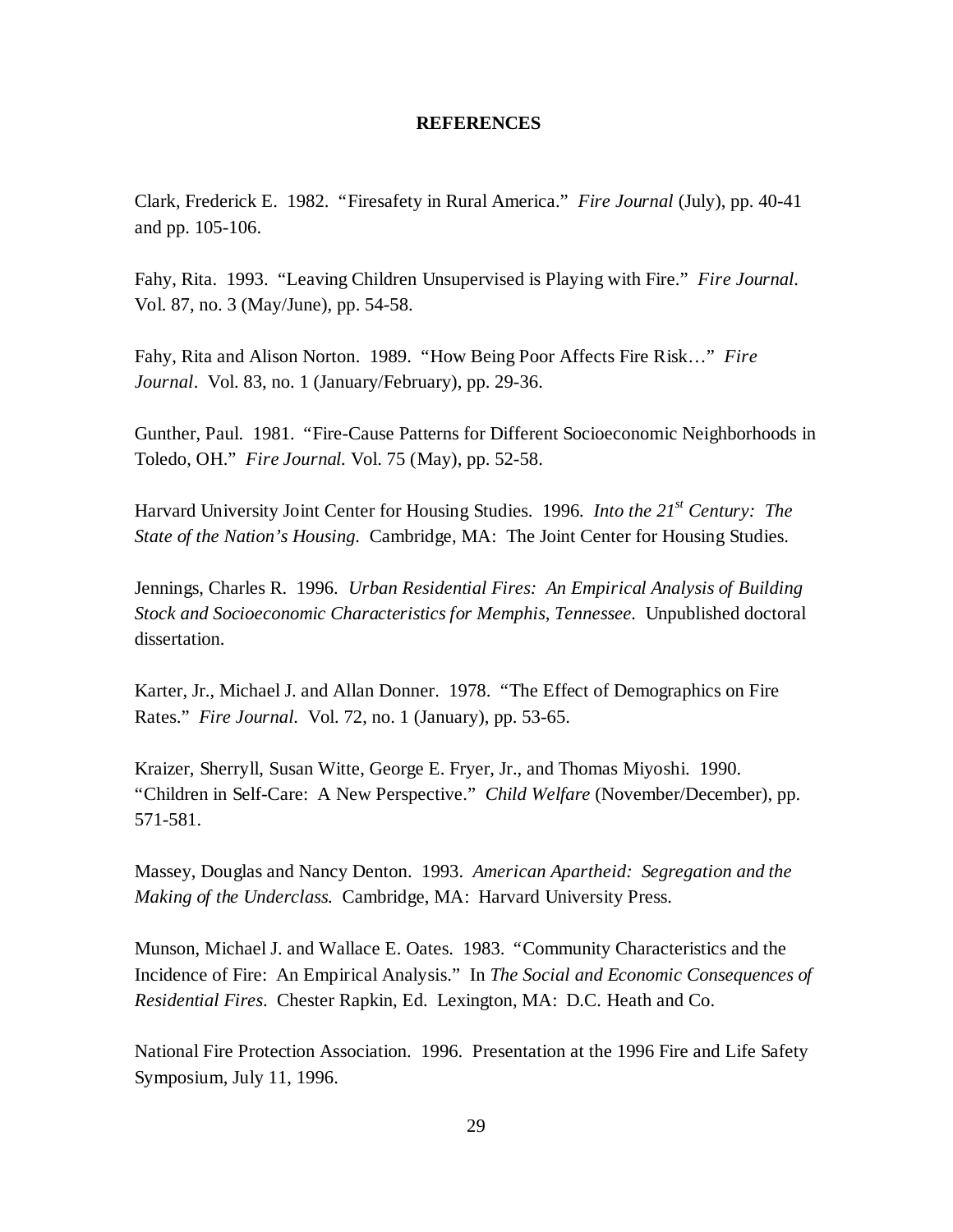Norton, Alison. 1989 "Fire Risks of the Homeless." *Fire Journal.* Vol. 83, no. 6 (November/December) pp. 28-37.

Schaenman, Philip et al. 1977. *Procedures for Improving the Measurement of Local Fire Protection Effectiveness.* Boston: National Fire Protection Association, pp. 53-71. Smith, Charles L. 1994. *Smoke Detector Operability Survey Report on Findings (revised).* Released by the Consumer Product Safety Commission, October 1994.

Sternlieb, George and Robert Burchell. 1973 "Fires in Abandoned Buildings." *Fire Journal.* Vol. 67, no. 2 (March), pp. 24-31.

Stone, Michael. 1993. *Shelter Poverty: New Ideas on Housing Affordability.* Philadelphia, PA: Temple University Press.

United States Fire Administration. 1993. *Fire in the United States, 1983 - 1990.* Washington, D.C.: Federal Emergency Management Agency, United States Fire Administration.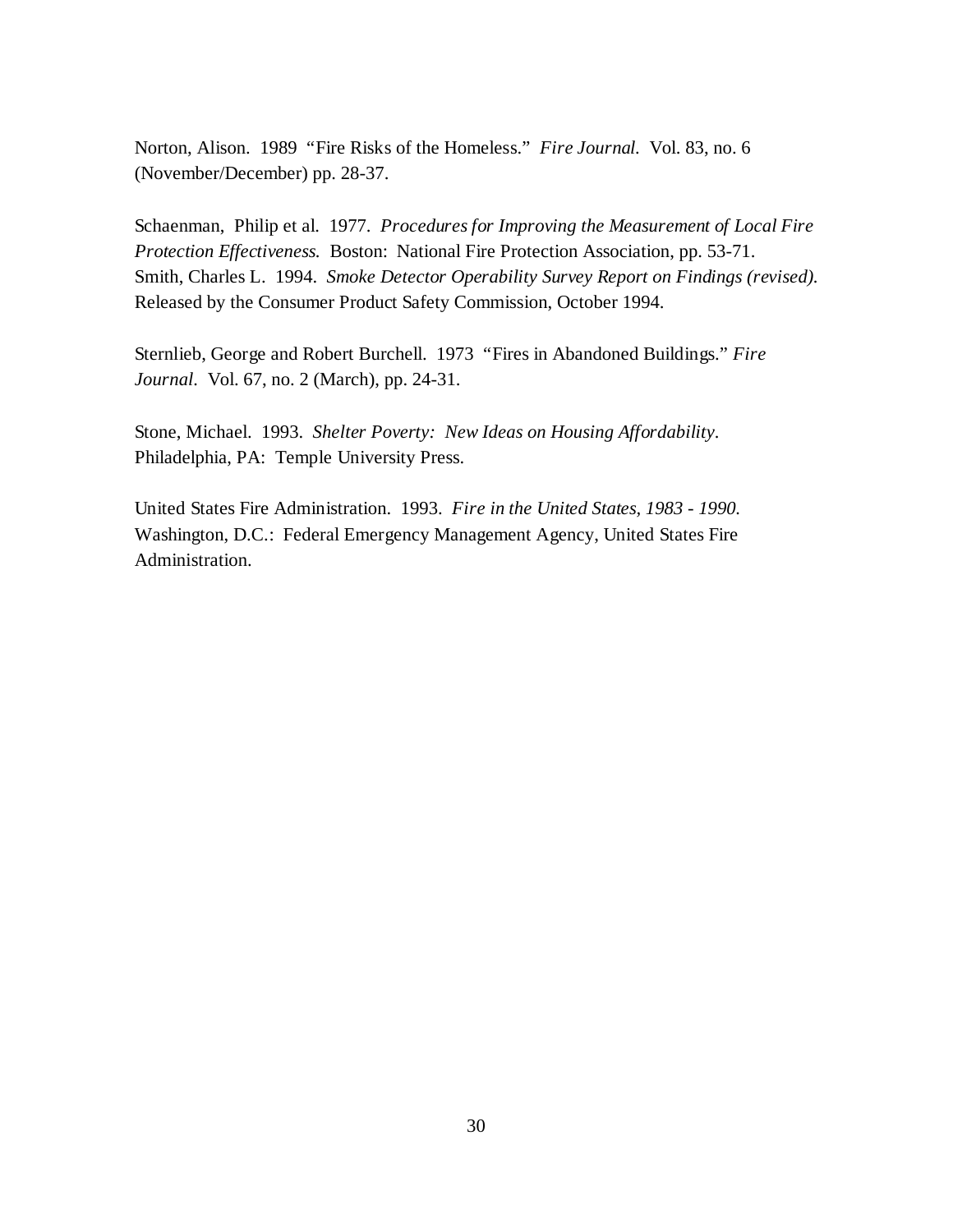#### **OTHER REFERENCES**

Bertrand, Alvin L. and Lawrence S. McKenzie. 1976*. The Human Factor in High Fire Risk Urban Residential Areas: A Pilot Study in New Orleans, Louisiana.* Washington, D.C.: U.S. Department of Commerce, National Fire Prevention and Control Administration.

Brotman, Billie Ann and Pauline Fox. "The Impact of Economic Conditions on the Incidence of Arson: Comment." *Journal of Fire Risk and Insurance.* Vol. 55, no. 4, pp. 751-754.

Chandler, S.E., A. Chapman, and S. J. Hallington. "Fire Incidence, Housing, and Social Conditions -- the Urban Situation in Britain." *Fire Prevention,* no. 172, 1984, pp. 15-20.

Donnell, Robert P. Fire In the City*: Spatial Perspectives on Urban Structural Fire Problems.* Unpublished Doctoral Dissertation. Syracuse University, 1980.

Fenner, Deborah Ballou. *Austin Fire Service Demand: A Frequency and Regression Analysis.* Unpublished Master's Thesis, University of Texas at Austin, May 1990.

Gilliam, George A. *An Analysis of Residential Fire Patterns in Highland Park, Michigan 1970-1977 Using Individual Unit, Block, and Census Tract Data.* Unpublished Master's thesis. Detroit, MI: Wayne State University, 1985.

Goetz, Barry Joel. *The American Fire Service and the State: Government Organization and Social Inequality.* Unpublished Doctoral Thesis, University of California, Berkeley, 1991.

Karter, Michael Jr. and Allan Donner. *Fire Rates and Census Characteristics -- An Descriptive Approach.* Boston: National Fire Protection Association, June 1977.

Karter, Michael Jr. and Allan Donner. *Fire Rates and Census Characteristics -- An Analytic Approach.* Boston: National Fire Protection Association, July 1977.